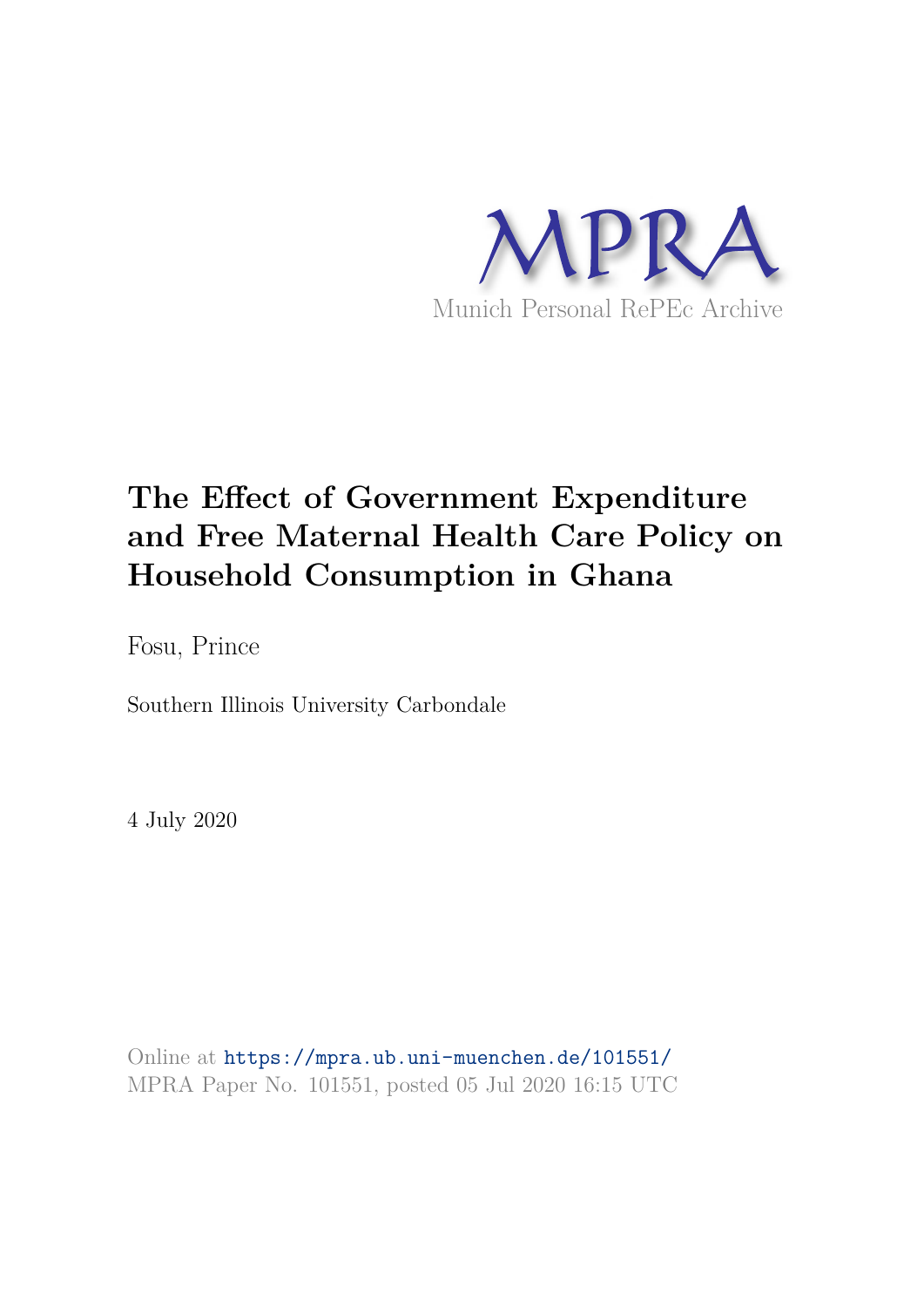#### **The Effect of Government Expenditure and Free Maternal Health Care Policy on Household Consumption in Ghana?**

Prince Fosu, Southern Illinois University Carbondale, Illinois, USA. Email: prince.fosu@siu.edu, Phone: +1(701)-491-2373

#### **Abstract:**

In Covid-19 pandemic era when most households' members have lost their jobs and incomes, the government assistance and programs in ensuring consumption smoothing is imperative. The main objectives of this study are to analyze the impact of government expenditure and free maternal healthcare policy on household consumption expenditure in Ghana using the ARDL estimation technique and historical data from 1967 to 2018. The results revealed that government expenditure and free maternal healthcare policy had a negative and statistically significant effect of on household consumption expenditure in Ghana in both long run and short run. The result suggests that government expenditure and free maternal healthcare policy crowed-out private consumption in Ghana. In addition, the marginal propensity to consume in the long run is 0.690 while the marginal propensity to consume in the short run is 0.214 suggesting that real income have much higher effect on household consumption in the long run than in the short run. The study suggests the need to increase public spending on basic social amenities and also extend the free maternal healthcare policy to all pregnant women especially those in the rural areas of Ghana as these have a greater impact on household consumption in Ghana. The findings from the study have important implications for household savings and interest rate in Ghana.

**Keywords**: Government Expenditure, Free Maternal HealthCare, Household Consumption, Ghana

### **JEL: E21, H50, H51, I1**

#### **1.0. Introduction**

The role of government expenditure and free maternal healthcare policy is critical not only in promoting economic growth but also very significant in ensuring household consumption smoothing especially when most households around the globe have lost their jobs and incomes due to coronavirus pandemic. In most developing countries and particularly Ghana, the government is responsible for the provision of basic social amenities such as toilet facilities, roads, water, electricity, national defense, and law among others due to market failures that occurs when the private sector provides these facilities (Mahmud and Ahmed, 2012). Another reason is that most developing and low-income countries like Ghana are confronted with issues of low private savings and low investments and so it is incumbent on the government to providing basic infrastructure and social services for its citizens.

In 1967, household consumption expenditure in Ghana was US\$ 1,209,980,674.0. In 2018, household consumption expenditure has increased to US\$ 47,197,112,973.0 representing a change of 97.43% (World Bank, 2020; see Figure 1). At the household level, in 2008, the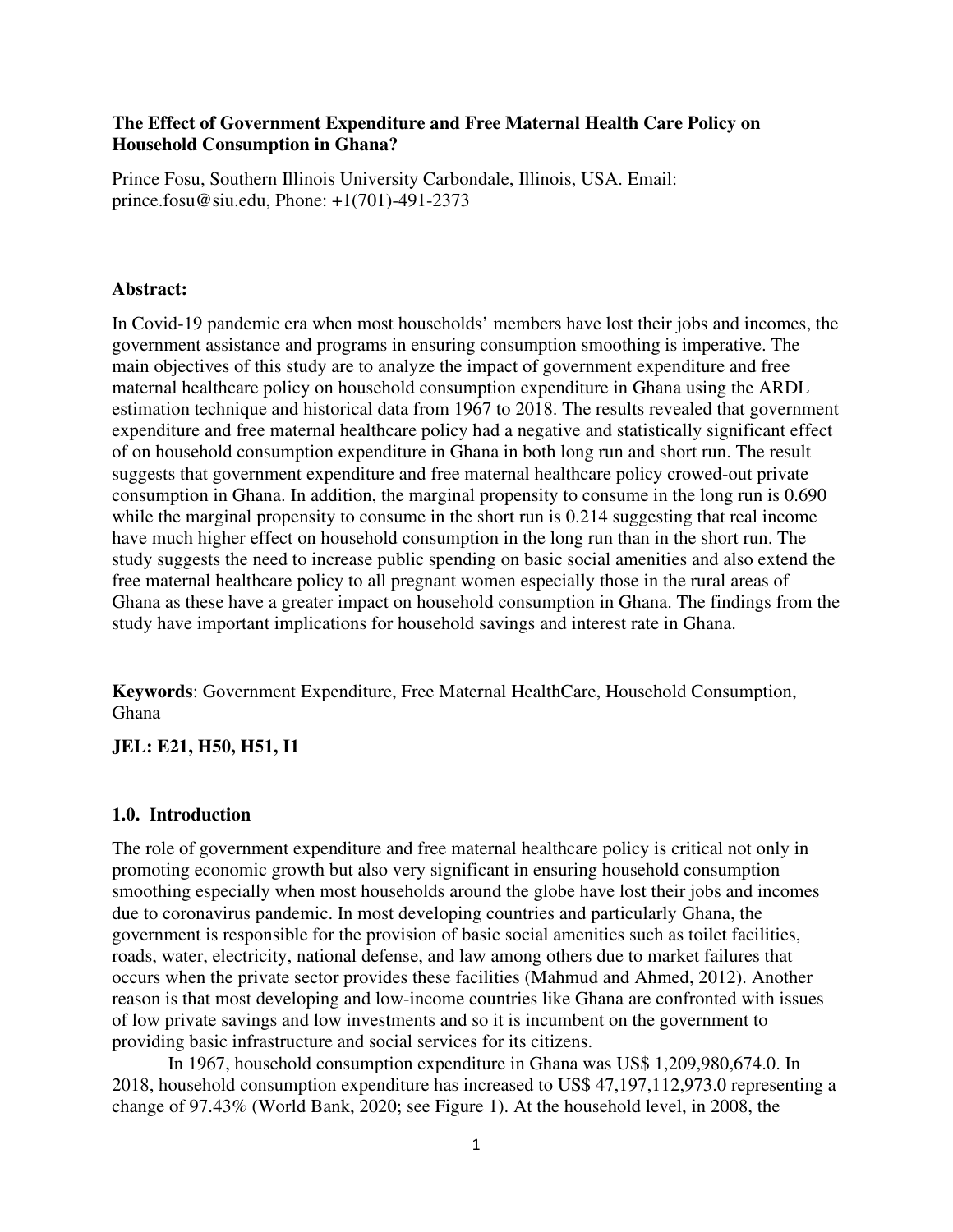average annual household consumption expenditure in Ghana was around GH¢ 1,918.0 which approximate to about US\$ 504.7 per capita (GSS, 2008; Bonsu and Muzindutsi, 2017). In 2018, the annual household consumption expenditure in Ghana per capita has increased to US\$ 1,583.49 (World Bank 2020). Over the past years, the government of Ghana has implemented several social intervention programs such the Livelihood Empowerment Against Poverty (LEAP), Capitation Grant, School Feeding Programme, free distribution of school uniforms, elimination of schools under trees, free senior high school education, the establishment of Community based Health Planning Services (CHPS), and national immunization against polio among others. All these programs were implemented to alleviate poverty among the vulnerable population, smooth household consumption, and to raise the standard of living of the people (GSS, 2018).

In addition, the country has made significant progress with access to drinking water, toilet facilities, electricity, health care, and school enrolment etc. For instance, between 2005- 2017, access to electricity in Ghana has increased dramatically from 45.3% to 81.4% (GSS, 2018). Also, in 2018, access to electricity in Ghana has reached 82.4% of the entire population compared to Cote D'Ivoire (67%), Kenya (75%), Nigeria (56.5%), Tanzania (35.6%), Rwanda (34.7%) and Sub-Sahara Africa (47.7%) (World Bank, 2020). Although there has been an increase in access to these social services and programs, the gaps between urban and rural households and across regions in terms of household consumption of these services and products remain significant issue (see Figure 3 and Table 8). In Ghana, the proportion of households with access to electricity still varies by quintile and urban/rural areas, with the lowest wealth quintile in rural areas having the least access 46.1% and the highest quintile in urban area having the highest access 96.8% (GSS, 2018).

Maternal mortality is one of the greatest challenges confronting most developing countries including Ghana. According to the World Health Organization (WHO) (2016), about 800 women die every year due to complications associated to pregnancy and childbirth (WHO, 2016). In Ghana, maternal mortality ratio increased from 173 per 100,000 live births in 2014 to 319 per 100,000 live births in 2015 (GHS, 2011, WHO, 2016). To achieve the Sustainable Development Goal (SDG 3) targeted at reducing global maternal mortality ratio to less than 70 per 100,000 live births, in 2008, the government of Ghana introduced several intervention policies in order to improve utilization of maternal healthcare services including ANC and skilled attendance at childbirth (GHS, 2015 and Lagarde & Palmera, 2008, Dickson et al., 2017). These programs include the implementation of free maternal healthcare policy, repositioning family planning, and repositioning reproductive and child health staff (GHS, 2015). The free maternal healthcare policy allows pregnant women to immediately receive free health services for their pregnancy, during labor, and birth and up to three months postpartum (Dalinjong et al., 2018). Empirical studies have indicated a strong positive relationship between free maternal healthcare and ANC utilization (Dzakpasu et al., 2014 and Hatt et al., 2013). For instance, in Malawi, fee exemption in mission health facilities increases ANC visits by about 15% (Manthalu, 2016).

 In Ghana, there has been a steady decline in antenatal care (ANC) visits (4+) from 98.6% in 2011, to 90.8% in 2013, and down to 86.7% in 2014 (Ghana Health Service (GHS), 2015). The study by Dickson et al. (2017) also showed that the number of women who benefited from antenatal care in Ghana increased from 55% in 1988 to 89.5% in 2014. Between 2017 to 2018, antenatal care in Ghana declined further to 85% although the Ghana recorded the highest level in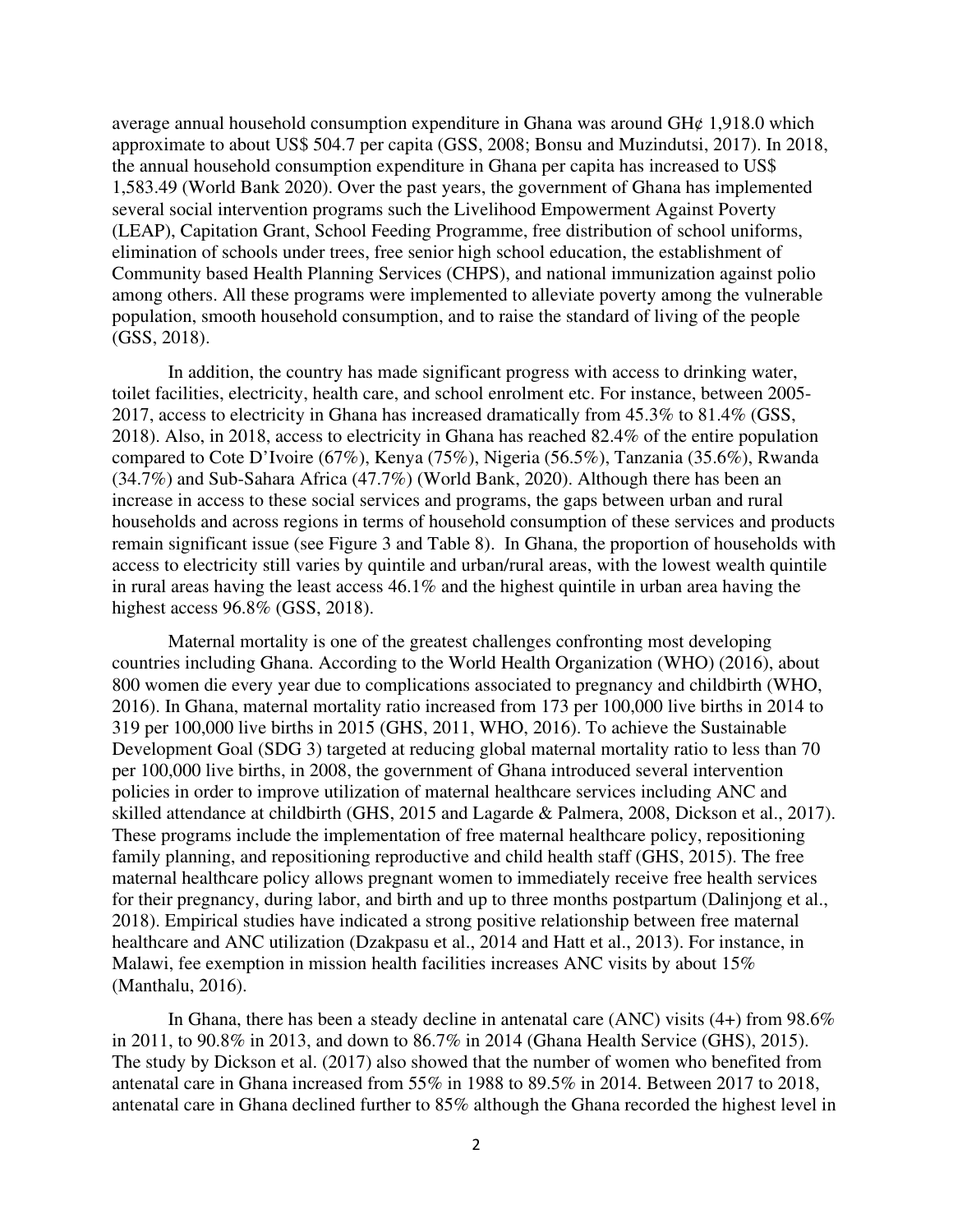Africa (UNICEF 2019). The downward trend in ANC visits in Ghana in recent times has been linked to inadequate funds for outreach programs in the communities as well as poor data (GHS, 2015; Dalinjong et al., 2018). In addition, Arthur (2012) and Dixon et al., (2014) have shown that pregnant women who are uneducated, poor, and live in rural communities tend to have fewer to ANC to their counterparts who are educated, rich, and are urban dwellers. The basic question is what is the implication of these government programs on household consumption in Ghana?

Generally, there is no consensus on the qualitative response of government expenditure shock on household consumption both theoretically and empirically (Ercolani, 2007). In their study, Blejer and Cheasty (1989) recognized the complementarities between public and private investment in case of developing countries. That is, their work explained that public investment in infrastructure and provision of public goods can increase private sector investment and productivity. Fosu (2016) also found that public investment in economic and social infrastructure had a positive effect on private investment in Ghana. From both neoclassical and New-Keynesian perspective, Baxter and King (1993) showed that private consumption decreases following positive shock on government expenditure because negative wealth tend to reduce the household permanent income. In a similar study, Ramey and Shapiro (1998) employed the socalled narrative approach within the framework of vector-autoregressive approach and found that government consumption crowds-out private consumption. On the other hand, Lopez-Salido and Rabanal (2006) did a similar study and found that the form of complementarity between household consumption and hours worked enables consumption to increase after a government shock.

Previous studies have analyzed the effect of real exchange rate, real GDP, inflation, migration, remittances, and rapid urbanization on household consumption in Ghana (Bonsu and Muzindutsi, 2017; Karamba et al., 2011; Adams et al., 2008, Quartey, 2006, and Frimpong, 2013). Given the significant role of government expenditure and free maternal health care policy in household consumption smoothing, to the best of my knowledge, no empirical study has analyzed the impact of government spending and free maternal health care policy on household consumption in Ghana. The broad objectives of this study therefore are first, to examine the impact of government expenditure on household consumption in Ghana in both short run and long run and secondly, to analyze the impact of free maternal healthcare policy on household consumption in Ghana in both short run and long run. The current study contributes to empirical literature because it is the first empirical study to examine the effect of government expenditure and free maternal healthcare policy on household consumption in Ghana. In addition, the outcome of this study has important implications for fiscal policy and health policy for decisions makers in Ghana and the entire Africa. The rest of the paper is organized as follows. The first section presents a review of relevant literature, followed by the methodology. The next section presents the results and discussions and the last section presents the conclusion and recommendations.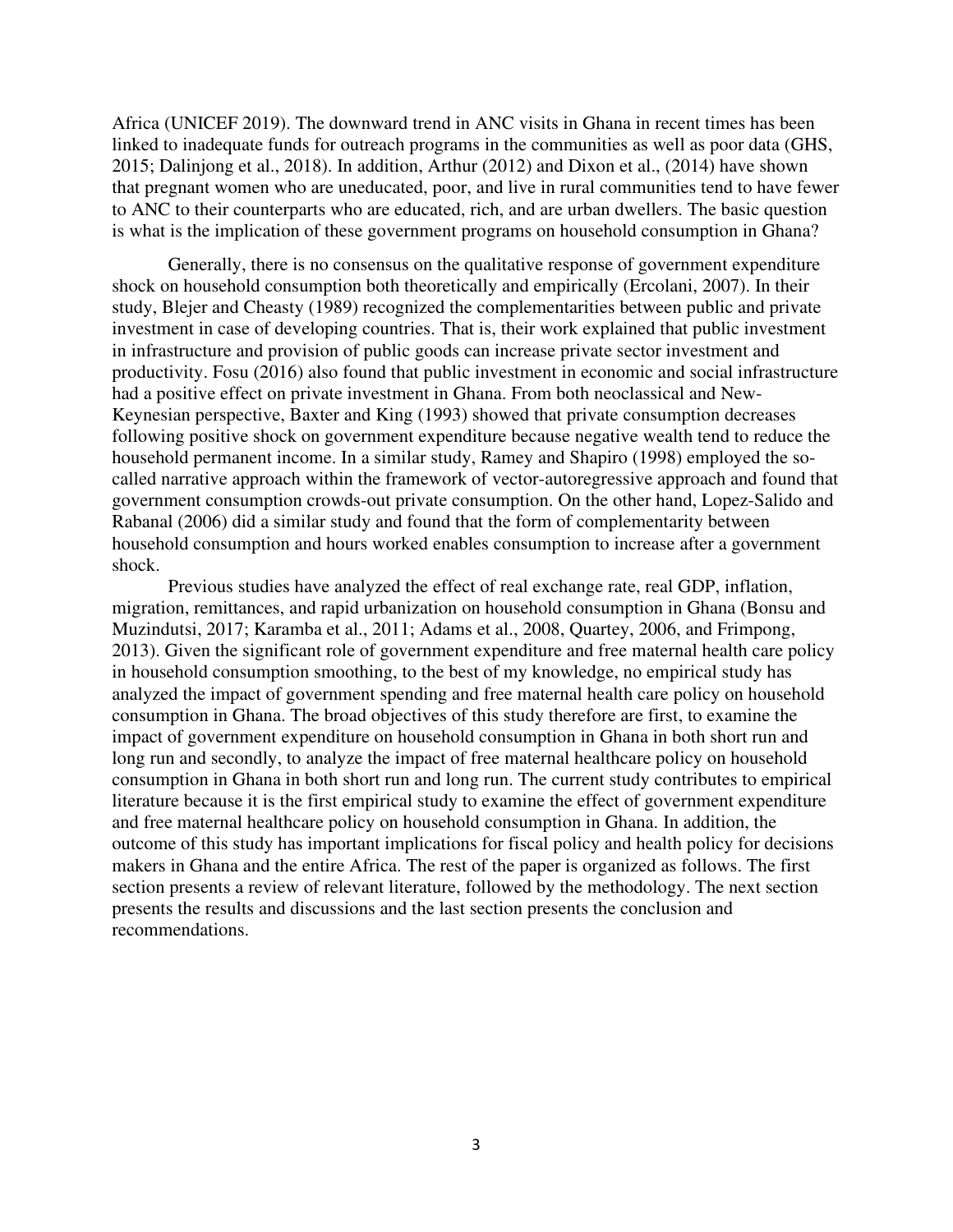

Figure 1: Trends in Household Consumption Expenditure in Ghana (Current US\$). Source: World Bank (2020)



Figure 2: Trends in Government Expenditure in Ghana (% of GDP). Source: World Bank (2020).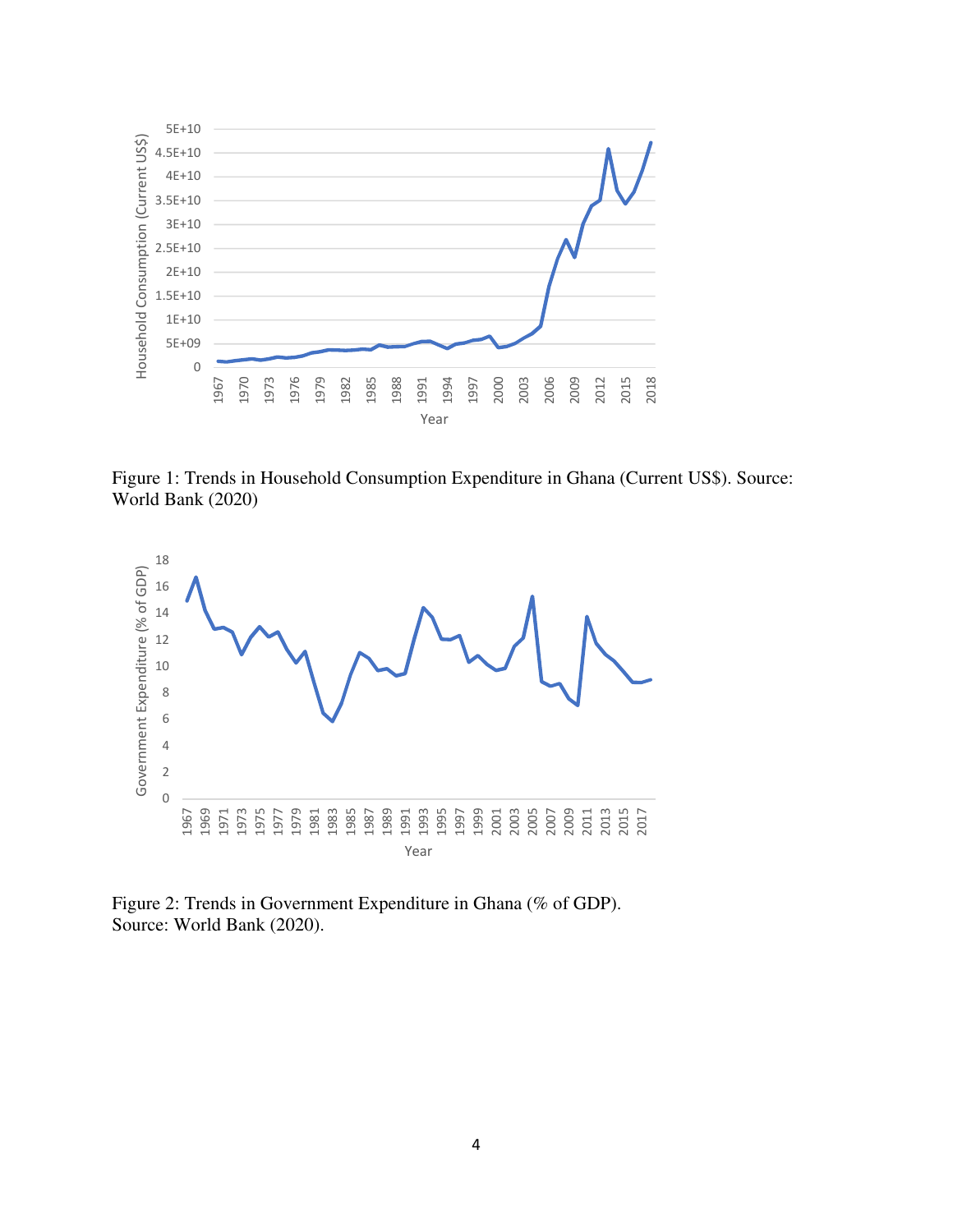

Figure 3: Household Consumption in Ghana by Product/Service and Area in US\$ (Million) (2005-2006). Source: World Bank (2020), GSS (2007).

#### **2.0. Literature Review**

This section of the study review literature on the determinant of household consumption in Ghana. In their empirical study, Karamba et al., (2011) examined the link between migration and food consumption in Ghana. An instrument variable approach and 4130 households' members from the 2005/2006 Ghana Living Standard Survey were used for the study. The results show that migration does not substantially affect total food expenditures per capita and has minimal noticeable effect on food expenditure patterns. Their results also indicate that migration increase food expenditure only in high migration regions.

Using the vector autoregressive model and Johansen multivariate cointegration approach, and a time series data covering 1961 to 2013, Bonsu and Muzindutsi (2017) analyzed the macroeconomic determinants of household consumption expenditure in Ghana. The results revealed a significant a long run relationship between real household consumption and selected macroeconomic variables with a marginal propensity to consume of 0.7971. In addition, granger causality, impulse response, and variance decomposition revealed that in the short run, household consumption is largely affected by inflation, while it has a significant effect on the real exchange rate and economic growth. The findings from the study are important for understanding the macroeconomic role of household consumption in Ghana.

More so, Adams et al., (2008) used household survey data from Ghana to analyze within a rigorous econometric framework how the receipt of internal remittances and international remittances affect the marginal spending behavior of households on a broad range of consumption and investment goods such as food, education, and housing. The study revealed that households receiving remittances in Ghana do not spend more at the margin on food, education, and housing than household not receiving remittances. Differences in consumption between household receiving remittances and household not remittances are explained by observed and unobserved characteristics of households.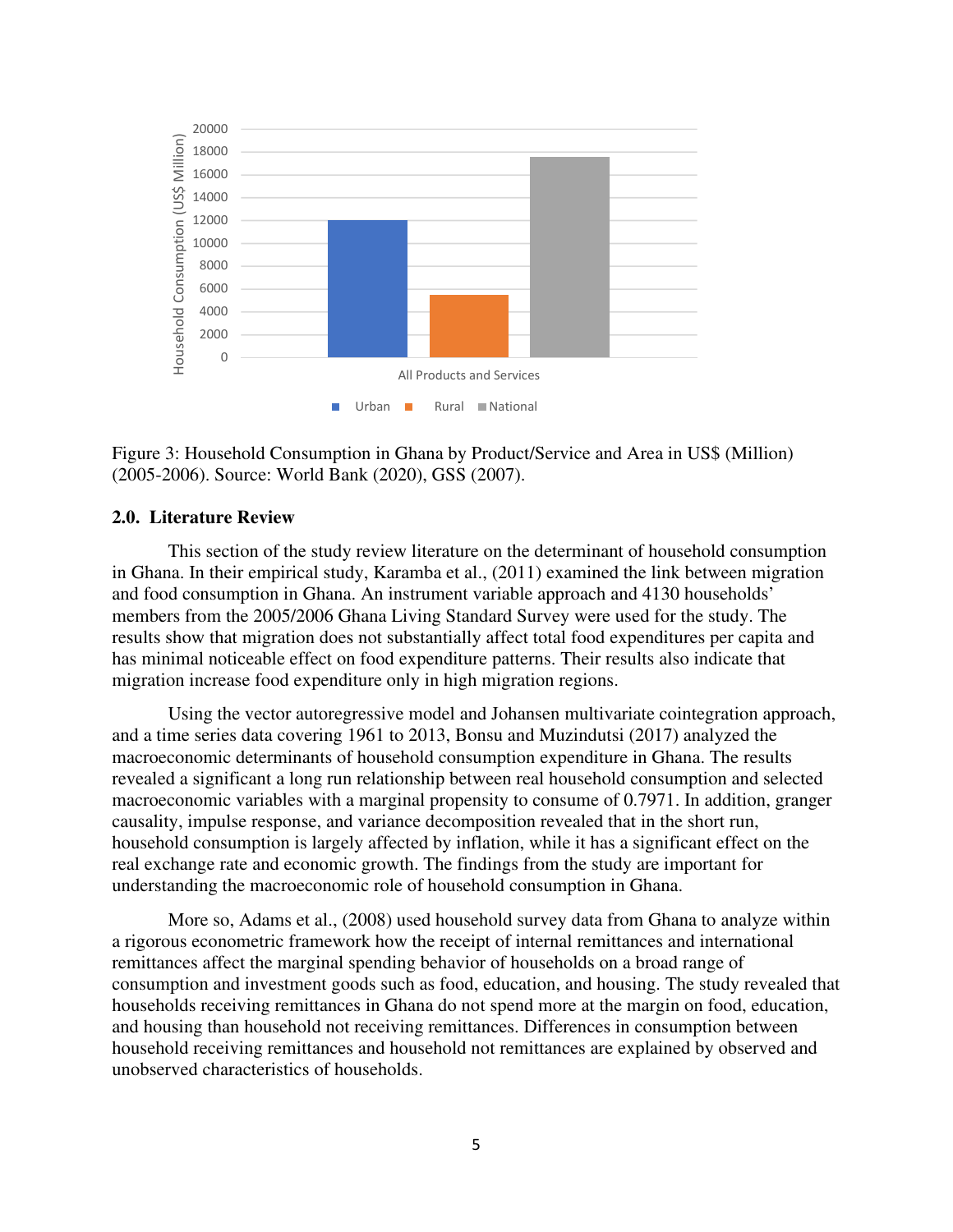Furthermore, Quartey (2006) used 1 to 4 of the Ghana Living Standard Survey and examined whether migrant remittances affect household welfare in Ghana. The results from the study revealed that remittances improve household welfare and help to ameliorate the effect of shocks to household welfare.

In a similar study, Frimpong (2013) analyzed the influence of rapid urbanization on urban consumption pattern and food security using primary data obtained from urban households in the Ashanti Region of Ghana. The results showed that yam, cassava, and rice are largely consumed in the region. It was also revealed that food constitutes 74.6% of urban household budget. In addition, the estimated food index of 0.66 indicates that the average urban household in the region were food insecure. More so, the findings revealed that 78.5% of the respondents are food insecure while 34.2% are affected by food insecurity. The study recommended government and stakeholders to promote the consumption of local foods by branding local food.

It can be observed that previous studies have focused on variables such as inflation, GDP, real exchange rate, remittances, and migration and how they affect household consumption in Ghana. That is, empirical analyzes on the effect government expenditure and free maternal health care on household consumption in Ghana have been given much attention in the literature. This study seeks to fill this gap in the literature by examining the impact of government expenditure and free maternal healthcare policy on household consumption in Ghana.

#### **3.0. Methodology 3.1. Theoretical Model**

To analyze the impact of government expenditure on household consumption, the study employed the representative agent model. The model assumed that the representative agent has infinite planning horizon, to face perfect capital markets, and to have perfect foresight (Turnovsky, 2000). The agent's aim is to maximize his consumption by choosing his private rate of consumption  $(c)$ , supply of labor  $(l)$ , capital stock  $(k)$ , and holdings of government bonds  $(b)$ .

The agent tries to maximize his utility in equation (1):

$$
\max \int_0^{\infty} U(c, l, g) e^{-\beta t} dt
$$
  
\n
$$
U_c > 0, U_{cc} < 0, U_l < 0, U_{ll} < 0, U_g > 0, U_{gg} < 0
$$
 (1)

Subject to the budget constraint

 $\sim$ 

$$
c + \dot{k} + \dot{b} = F(k, l) + rb - T \tag{2}
$$

and the initial conditions

$$
b(0) = b_0, \ k(0) = k_0 \tag{3}
$$

Where g is real government consumption expenditure, T is lump-sum taxes,  $\beta$  is rate of consumer time preference, and  $r$  is real interest rate. Also, T,  $\beta$ , and  $r$  are assumed to be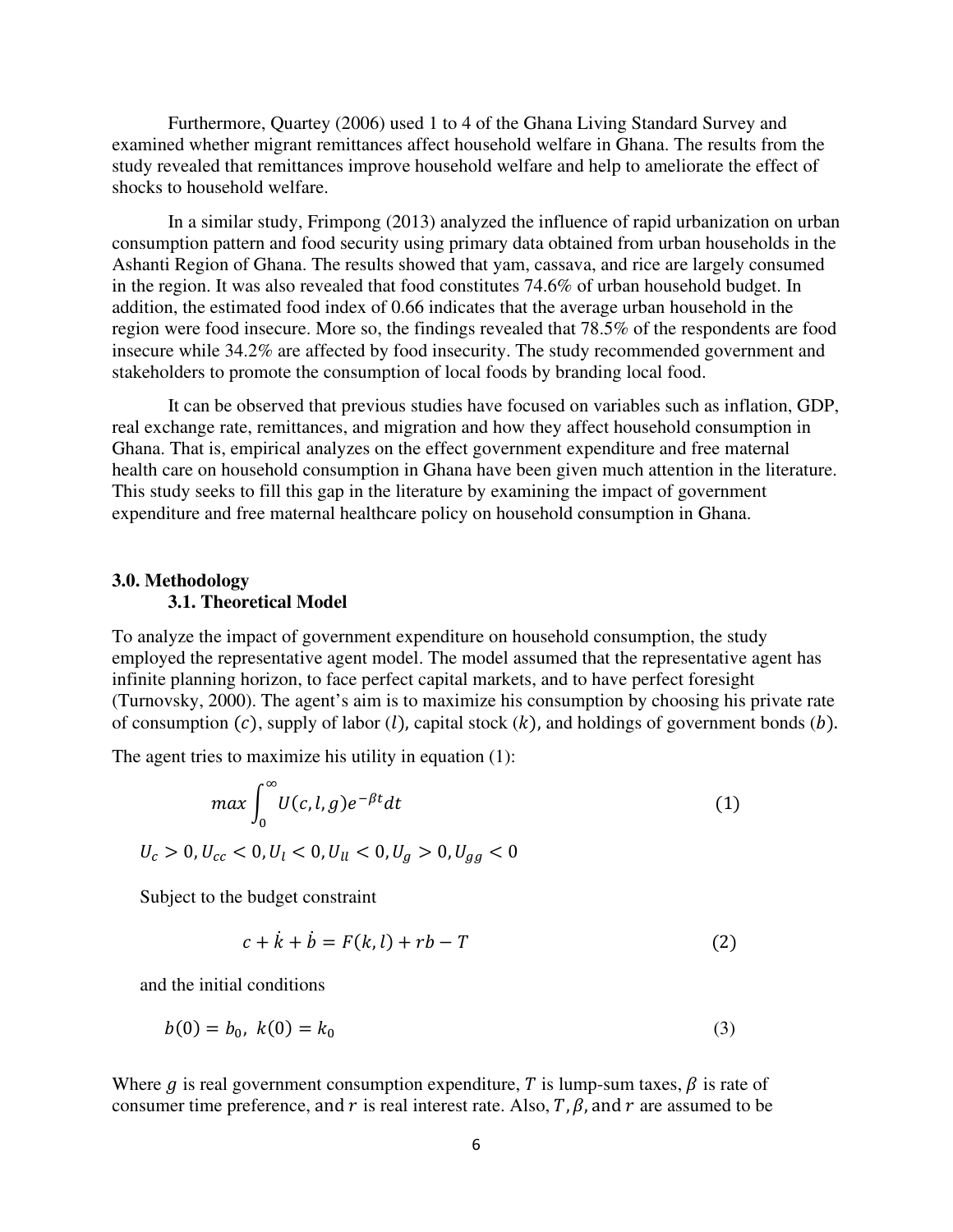constant. The output in this economy is shown by the neoclassical production specified by Equation (4).

$$
y = F(k, l); \tF_k > 0, F_{KK} < 0, F_l > 0, F_{ll} < 0 \t\t(4)
$$

For simplicity, the study assumed no depreciation of capital. It is also assumed that  $F$  is linearly homogeneous in capital and labor. This implies that ,  $F_{KK}F_{ll} - F_{kl}^2 = 0$  and  $F_{kl} > 0$ .

To solve this optimization problem, the study specifies the Lagrangian expression:

$$
H = U(c, l, g)e^{-\beta t} + \lambda e^{-\beta t}(F(k, l) + rb - T - c - \dot{k} - \dot{b}))
$$
\n(5)

where  $\lambda(t)$  measures the marginal utility of wealth. The optimality conditions from the Hamiltonian function are specified below:

$$
\frac{\partial H}{\partial c} = 0, \frac{\partial H}{\partial l} = 0, \frac{\partial H}{\partial k} + \frac{\partial}{\partial t} (\lambda e^{-\beta t}) = 0, \frac{\partial H}{\partial b} + \frac{\partial}{\partial t} (\lambda e^{-\beta t}) = 0
$$
 gives equation (6) –(9) respectively.

$$
U_c(c, l, g) = \lambda \tag{6}
$$

$$
U_l(c, l, g) = -\lambda F_l(k, l) \tag{7}
$$

$$
\begin{aligned}\n\lambda F_k(k,l) &= -\lambda + \lambda \beta \\
\lambda r &= -\lambda + \lambda \beta\n\end{aligned} \tag{8}
$$

Thus, equation (6) states that at equilibrium, the agent's marginal utility of consumption must equal his marginal utility of wealth. Equation (7) shows that marginal utility of an extra unit of leisure must equal the marginal utility of consumption priced at the real wage rate. Equation 6 and (7) are static efficiency conditions while equation (8) and (9) are dynamic efficiency conditions. More so, the transversality conditions below must hold to eliminate explosive equilibria.

$$
\lim_{t \to \infty} \lambda k^{-\beta t} = 0 \tag{10}
$$

$$
\lim_{t \to \infty} \lambda b^{-\beta t} = 0 \tag{11}
$$

In this model, the other agent is the government. The government makes expenditure decisions, taxations decisions, and financing decisions subject to its flow constraint in Equation (12).

$$
\dot{b} = g + rb - T \tag{12}
$$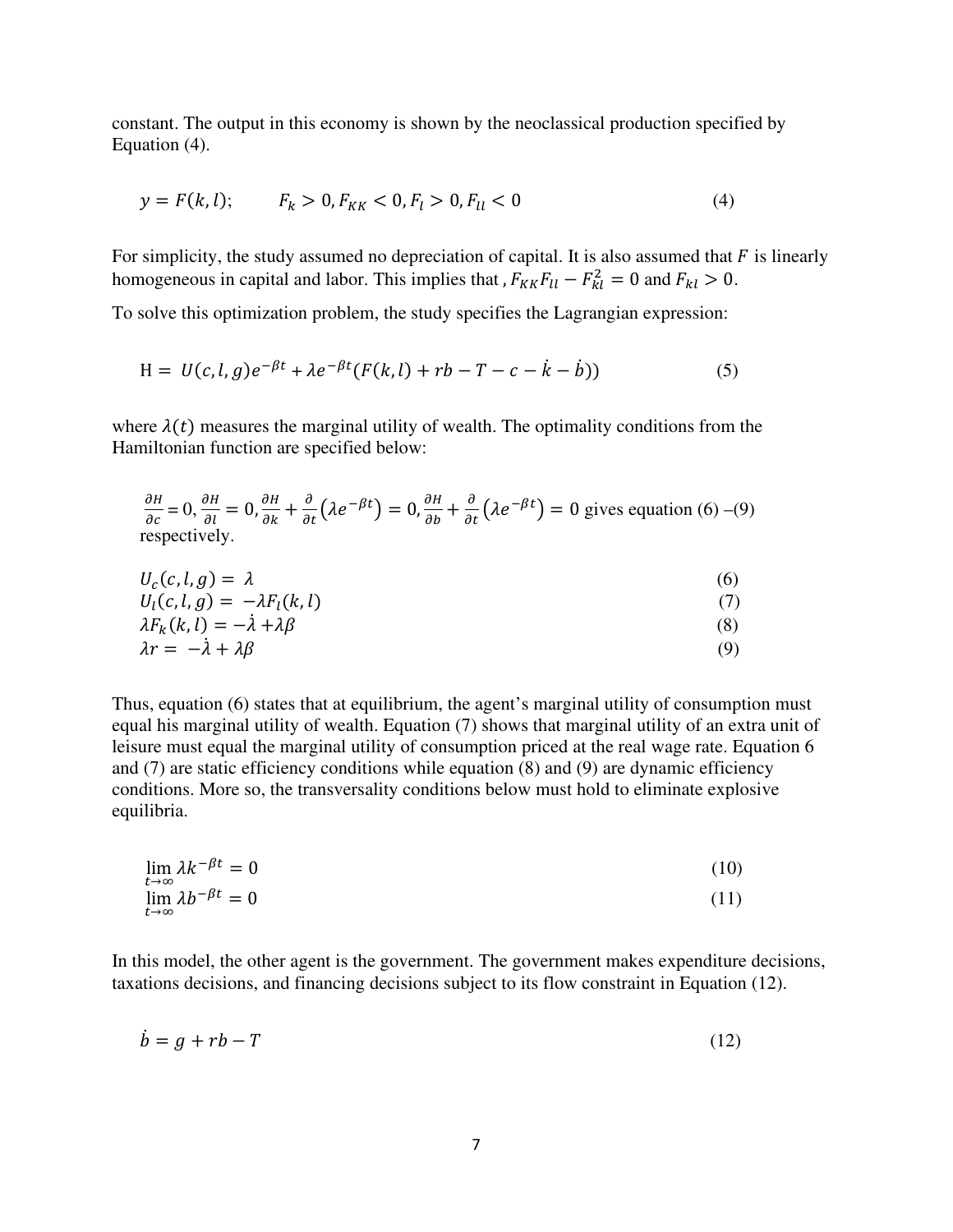Equation (12) shows that government deficit is government expenditures plus interest payments on its outstanding debts less tax revenues must be financed by issuing additional debt.

By substituting Equation (12) into Equation (2) yields Equation (13).

$$
F(k,l) = c + \dot{k} + g \tag{13}
$$

Equation (13) is the market clearing which shows that current output must be either consumed by household, consumed by the government or accumulated as additional capital stock.

From Equation (6) and (7),  $c$  and  $l$  can be solved in the form:

$$
c = c(\lambda, k, g) \tag{14}
$$

$$
l = l(\lambda, k, g) \tag{15}
$$

From these equations we can also determine:

 $\frac{\partial c}{\partial \lambda}, \frac{\partial c}{\partial k}, \frac{\partial c}{\partial g}, \frac{\partial l}{\partial \lambda}, \frac{\partial l}{\partial k}, \frac{\partial l}{\partial g}$ 

Equation (14) is the Ricardian Equivalence which emanates from the dynamic competitive macroeconomic model with government having discretion to issue bonds and impose tax to finance government spending.

#### **3.2. Econometric Model**

The broad objective of this study is to examine the impact government expenditure on household consumption in Ghana. To address this objective, the study adjusts the consumption function in Equation (14) to include free maternal healthcare. This is specified below:

$$
lnHSC_t = \delta + \eta lnGOE_t + \phi F M H C_t + \theta lnGDP_t + \epsilon_t
$$
\n(16)

Where HSC is household consumption expenditure or private consumption measured as household final consumption expenditure (% of GDP), GOE is government expenditure measured as general government final consumption expenditure (% of GDP), FMHC is free maternal healthcare to capture the effect of health policy. FMHC is a dummy variable (i.e.  $0 =$ period before FMHC implemented, 1967-2007, and 1 = period after FHMC implementation, 2008-2018). GDP is GDP per capita growth (annual %), t is time, ln is natural log.  $\delta$  is an intercept parameter,  $\eta$ ,  $\phi$ , and  $\theta$  are slope coefficients or the elasticity. Government expenditure and free maternal healthcare can act as a substitute or a complement to household consumption, so the study expects these variables to be positively or negatively related to household consumption (i.e.  $\eta > 0$  or  $< 0$ ,  $\phi > 0$  or  $< 0$ ). Also, an increase in income ceteris paribus will lead to increase in household consumption for a normal good (i.e.  $\theta > 0$ ). For inferior good, an increase in income will lead to a fall in household consumption (i.e.  $\theta$  < 0). In addition, the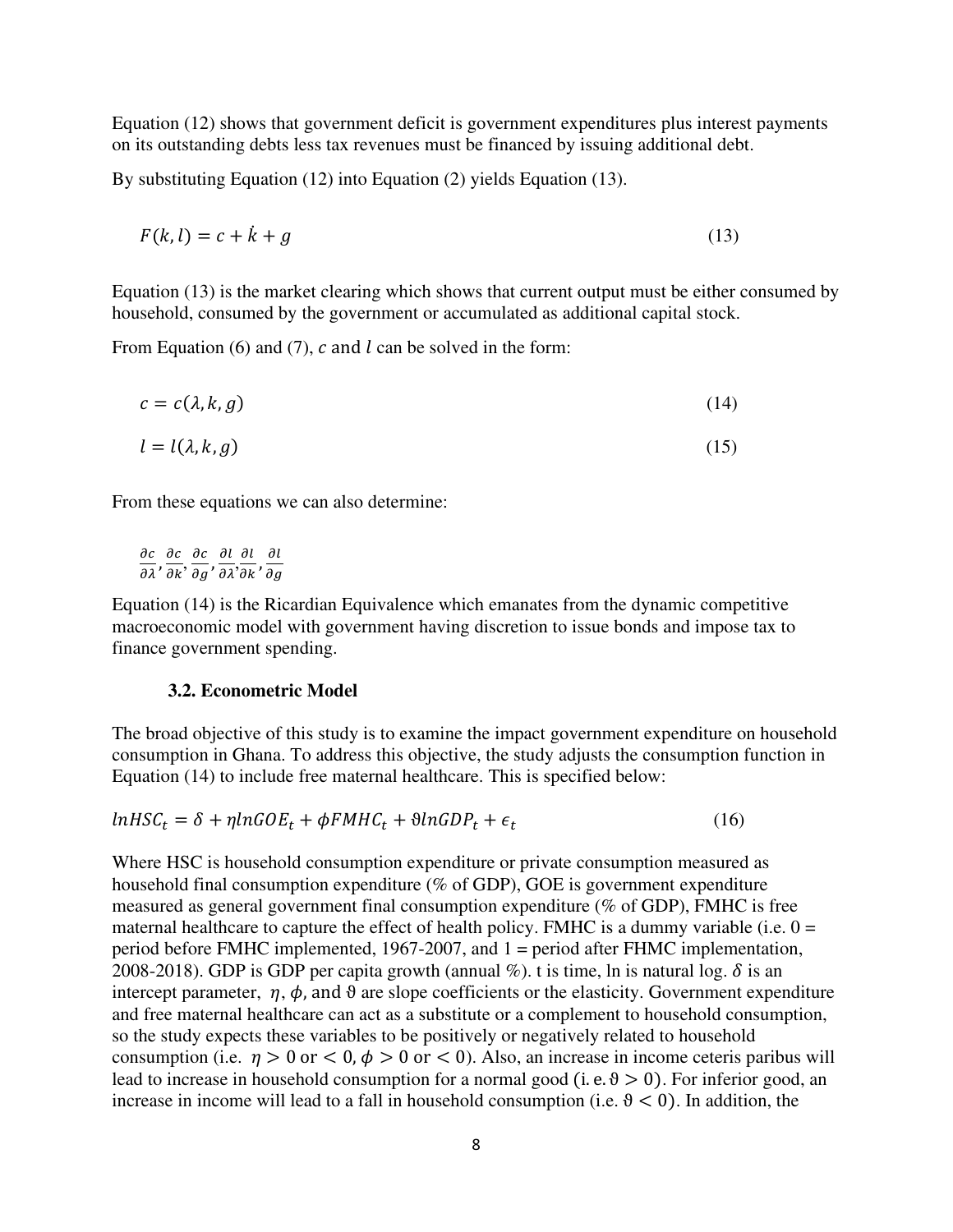study used secondary data covering the period of 1967 to 2018. Data on household consumption, government consumption expenditure, and real GDP were gleaned from the World Bank while the dummy variable (i.e. free maternal healthcare was generated by the author.

#### **3.3. Estimation technique**

#### *3.3.1. Unit Root Tests*

Unit root test is expected to be the first step to be taken in time series regression analysis. The reason for conducting this test is to distinguish between stationary and non-stationary variables to come up with statistically reliable results. In order to test for unit root, the study employed the Augmented Dickey-Fuller (ADF) test and the Phillips-Perron (PP) test. When conducting the ARDL estimation, it is assumed that the series are either  $I(0)$  or  $I(1)$  and so prior to using this estimation technique, the study determined the order of integration of all the variables except the dummy variable (i.e. free maternal health care). This is because dummy variable by nature are nonstationary and so does not require any further stationarity test. Essentially, this was done to ensure that the variables are not I(2) because ARDL does not work for I(2) or higher order integrated series.

#### 3.3.2. *ARDL Estimation*

To examine the long-run relationship and short-run dynamics among the variables, the ARDL cointegration technique developed by Pesaran et al. (1999) and Pesaran et al. (2001) was employed. This estimation technique has several advantages than other estimation techniques. For instance, the ARDL allows a mixture of both I(0) and I(1) variables to be used. In addition, the method is relative efficient especially when working with small and finite sample data. The mathematical representation of the ARDL model in this study is shown below:

$$
D(\ln(HSC_t)) = \alpha_{01} + \beta_{11} \ln(HSC_{t-1}) + \beta_{21} \ln(GOE_{t-1}) + \beta_{31} \ln(FMHC_{t-1}) + \beta_{41} \ln(GDP_{t-1}) + \sum_{P} \alpha_{1i} Dln(HSC_{t-i}) + \sum_{i=1}^{P} \alpha_{2i} Dln(GOE_{t-i}) + \sum_{i=1}^{P} \alpha_{3i} Dln(FMHC_{t-i}) + \sum_{i=1}^{P} \alpha_{4i} Dln(GDP_{t-i}) + \epsilon_{1t} \tag{17}
$$

$$
D(\ln(GOE_t)) = \alpha_{02} + \beta_{12} \ln(HSC_{t-1}) + \beta_{22} \ln(GOE_{t-1}) + \beta_{32} \ln(FMHC_{t-1}) + \beta_{42} \ln(GDP_{t-1}) + \sum_{P} \alpha_{1i} Dln(GOE_{t-i}) + \sum_{i=1}^{P} \alpha_{2i} Dln(HSC_{t-i}) + \sum_{i=1}^{P} \alpha_{3i} Dln(FMHC_{t-i}) + \sum_{i=1}^{P} \alpha_{4i} Dln(GDP_{t-i}) + \epsilon_{2t}
$$
\n(18)

$$
D(\ln(FMHC_t)) = \alpha_{03} + \beta_{13} \ln(HSC_{t-1}) + \beta_{23} \ln(GOE_{t-1}) + \beta_{33} \ln(FMHC_{t-1}) + \beta_{43} \ln(GDP_{t-1}) + \sum_{P \atop i=1}^{P} \alpha_{1i} Dln(FMHC_{t-i}) + \sum_{i=1}^{P} \alpha_{2i} Dln(GOE_{t-i}) + \sum_{i=1}^{P} \alpha_{3i} Dln(HSC_{t-i}) + \sum_{i=1}^{P} \alpha_{4i} Dln(GDP_{t-i}) + \epsilon_{3t}
$$
\n(19)

$$
D(\ln(GDP_t)) = \alpha_{04} + \beta_{14} \ln(HSC_{t-1}) + \beta_{24} \ln(GEP_{t-1}) + \beta_{34} \ln(FMHC_{t-1}) + \beta_{44} \ln(GDP_{t-1}) + \sum_{i=1}^{P} \alpha_{1i} Dln(GDP_{t-i}) + \sum_{i=1}^{P} \alpha_{2i} Dln(GEP_{t-i}) + \sum_{i=1}^{P} \alpha_{3i} Dln(FMHC_{t-i}) + \sum_{i=1}^{P} \alpha_{4i} Dln(HSC_{t-i}) + \epsilon_{4t}
$$
\n(20)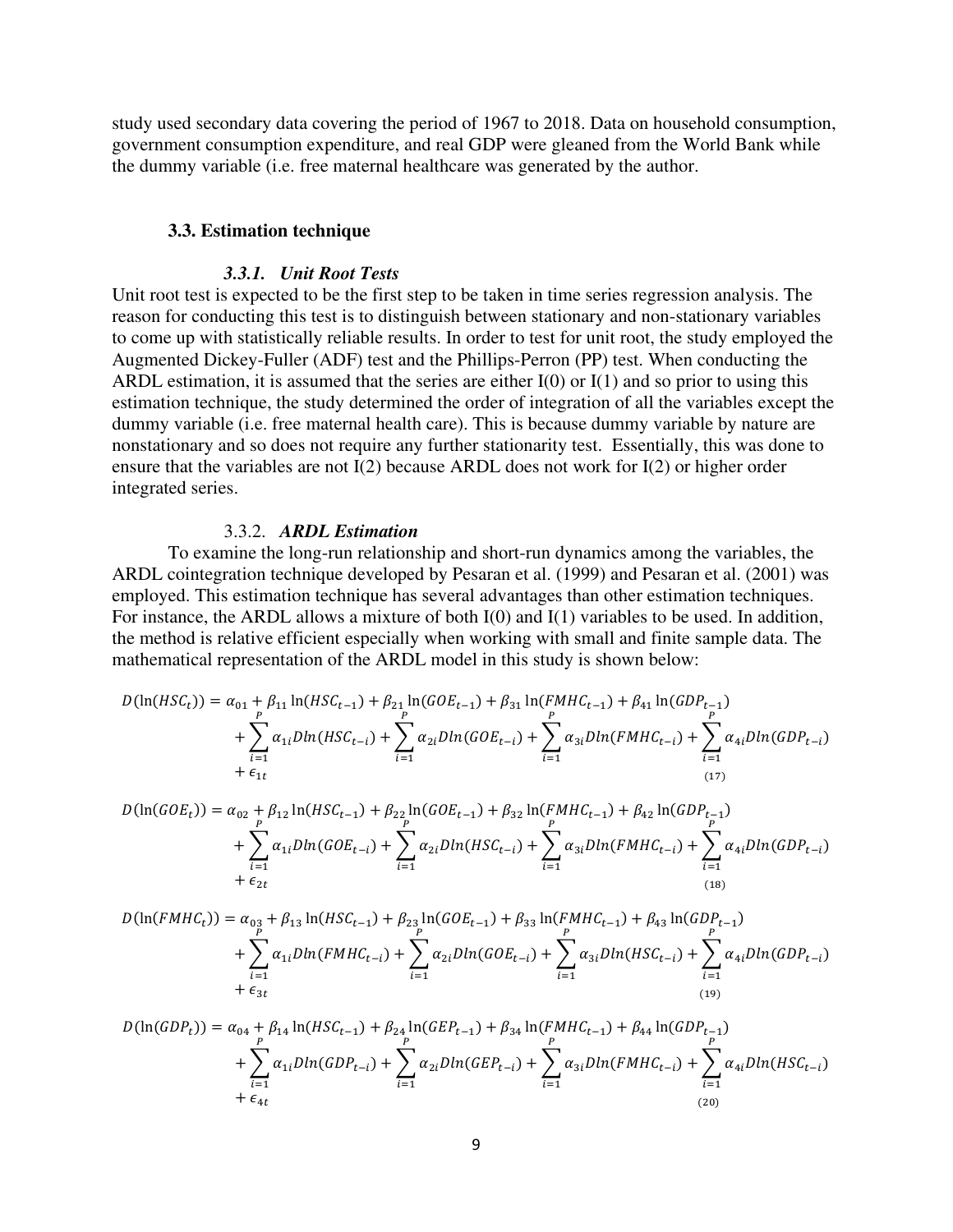Where ln is the logarithm operator,  $\alpha$  and  $\beta$  are unknown parameters to be estimated, D is the first difference, and  $\epsilon$  is the error term. Equations (17)-(20) indicate that household consumption, government expenditure, free maternal healthcare policy, and income tend to be influenced and explained by their past values. The optimal lag length is determined by using the either the minimum of AIC or SIC. The first step in the ARDL estimation is to estimate the equations  $(17)-(20)$  by OLS.

 The OLS estimation of these equations essentially test for the presence of long relationship among the variables by conducting an F-test for the joint significance of the coefficients of the lagged levels of variables (Belloumi 2014, Fosu 2017). The null hypothesis of no cointegration given by  $H_0: \beta_{1i} = \beta_{2i} = \beta_{3i} = 0$  against the alternative one given by  $H_A: \beta_{1i} \neq \beta_{2i} \neq \beta_{3i} \neq 0$  for all i=1,..., 3. The calculated F-Statistic value will be compared to the critical values determined by Pesaran et al., (2001). According to Pesaran et al., (2001), the lower bound critical values assumed that all variables included in the ARDL are integrated of order zero, while the upper bound critical values assumed that variables are integrated of order. If the F-statistic exceeds the upper critical bounds value the null hypothesis of no cointegration is rejected, while it is accepted if F-statistic is lower than the lower bounds value. The test is inconclusive if the F-statistic lies between them.

 Following the empirical work of Belloumi (2014) and Odhiambo (2009), the study specified the short run dynamic coefficients by estimating the error correction model associated with the long run estimates. This is specified as follows:

$$
D(\ln(HSC_t)) = \alpha_0 + \sum_{i=1}^P \alpha_{1i} D\ln(HSC_{t-i}) + \sum_{i=1}^P \alpha_{2i} D\ln(GOE_{t-i}) + \sum_{i=1}^P \alpha_{3i} D\ln(FMHC_{t-i}) + \sum_{i=1}^P \alpha_{4i} D\ln(GDP_{t-i}) + \tau ECT_{t-1} + \epsilon_{1t}
$$
\n(21)

$$
D(\ln(GOE_t)) = \alpha_0 + \sum_{i=1}^P \alpha_{1i} Dln(GOE_{t-i}) + \sum_{i=1}^P \alpha_{2i} Dln(HSC_{t-i}) + \sum_{i=1}^P \alpha_{3i} Dln(FMHC_{t-i}) + \sum_{i=1}^P \alpha_{4i} Dln(GDP_{t-i}) + \tau ECT_{t-1} + \epsilon_{2t}
$$
\n(22)

$$
D(\ln(FMHC_t)) = \alpha_0 + \sum_{i=1}^P \alpha_{1i} Dln(FMHC_{t-i}) + \sum_{i=1}^P \alpha_{2i} Dln(GOE_{t-i}) + \sum_{i=1}^P \alpha_{3i} Dln(HSC_{t-i}) + \sum_{i=1}^P \alpha_{4i} Dln(GDP_{t-i}) + \tau ECT_{t-1} + \epsilon_{3t}
$$
\n(23)

$$
D(\ln(GDP_t)) = \alpha_0 + \sum_{i=1}^P \alpha_{1i} D\ln(GDP_{t-i}) + \sum_{i=1}^P \alpha_{2i} D\ln(GOE_{t-i}) + \sum_{i=1}^P \alpha_{3i} D\ln(FMHC_{t-i}) + \sum_{i=1}^P \alpha_{4i} D\ln(HSC_{t-i}) + \tau ECT_{t-1} + \epsilon_{4t}
$$
\n(24)

Where  $\alpha_{1i}$ ,  $\alpha_{2i}$ ,  $\alpha_{3i}$ ,  $\alpha_{4i}$  and  $\alpha_{5i}$  are the short run dynamic coefficients,  $\tau$  indicate the speed of adjustments, and  $ECT_{t-1}$  is the error correction term.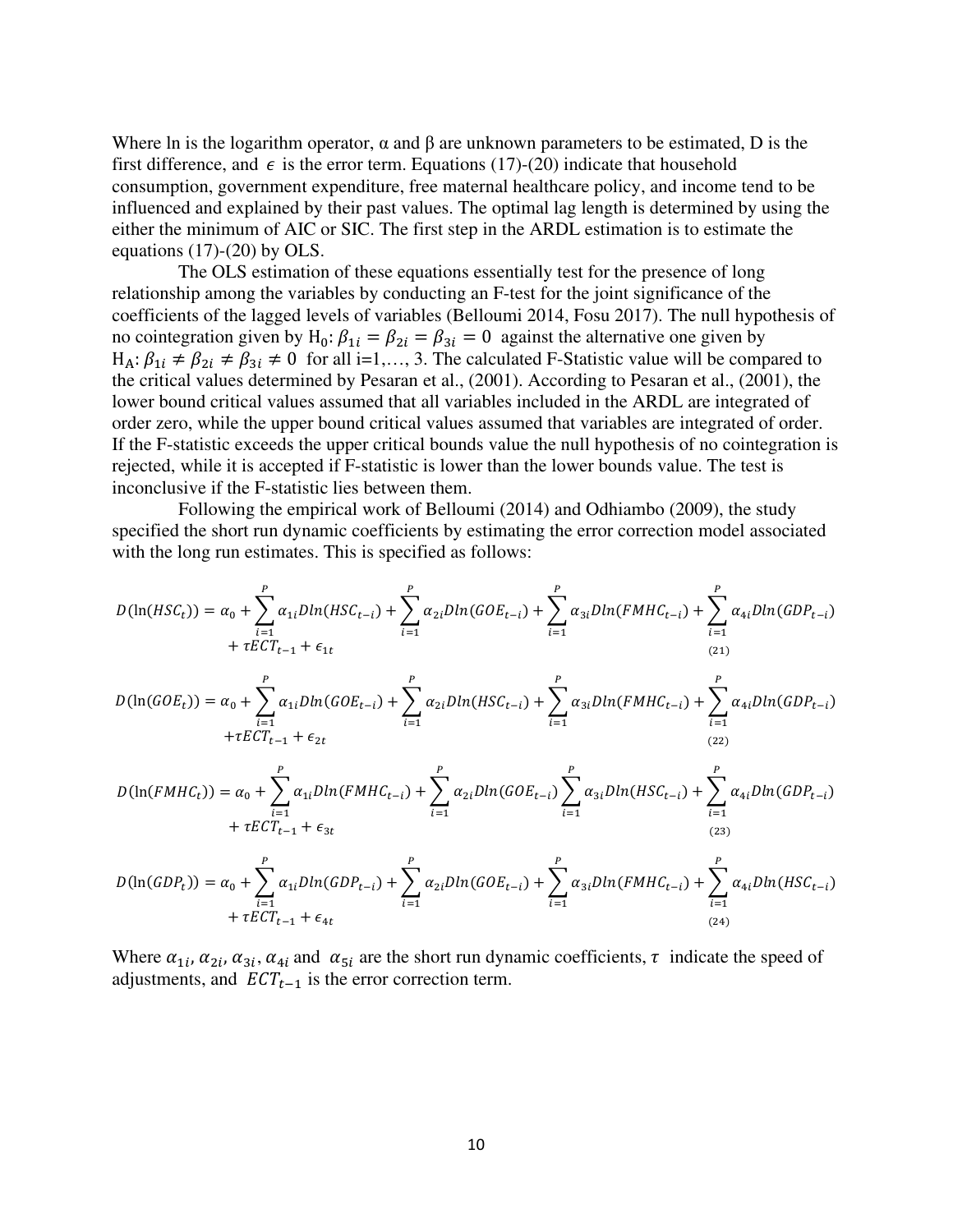#### **4.0. Results and Discussions**

This section of the study presents the empirical results of the study. This study has two key objectives. The first to examine the effect of government expenditure on household consumption expenditure in Ghana in the short run and long-run and the second is to examine the effect free maternal health care policy on household consumption expenditure in Ghana in the short run and long-run. Table 1 presents the summary statistics of the data. Table 1 shows that average household consumption expenditure within the study period is around 80.93% with the minimum and maximum consumption around 66.99% and 94.23% of GDP. Average government spending is 10.89 % of GDP with minimum government spending around 5.86 % of GDP and maximum government spending around 16.76% of GDP. Free maternal healthcare policy (FMHC) is a dummy variable (i.e.  $0 =$  period before the policy, and  $1 =$  period after the policy). Average GDP growth per capita within the study period is 1.27% with the minimum and maximum GDP growth per capita equal -14.50% % and 11.31% respectively. In addition, skewness and kurtosis test showed that household consumption and government expenditure are normally distributed except GDP and free maternal healthcare.

|                 | <b>HSC</b>  | <b>GOE</b> | <b>GDP</b>  | <b>FMHC</b> |
|-----------------|-------------|------------|-------------|-------------|
| Mean            | 80.93870    | 10.89718   | 1.271516    | 0.211538    |
| Median          | 82.89467    | 10.87726   | 1.907288    | 0.000000    |
| Maximum         | 94.23171    | 16.76471   | 11.31545    | 1.000000    |
| Minimum         | 66.99211    | 5.861290   | $-14.50853$ | 0.000000    |
| Std. Dev.       | 6.576492    | 2.307435   | 4.358827    | 0.412384    |
| <b>Skewness</b> | $-0.092243$ | 0.155140   | $-1.211940$ | 1.412645    |
| <b>Kurtosis</b> | 2.329410    | 2.852780   | 5.769546    | 2.995565    |
| Jarque-Bera     | 1.048073    | 0.255552   | 29.34876    | 17.29494    |
| Probability     | 0.592125    | 0.880050   | 0.000000    | 0.000176    |
| Sum             | 4208.812    | 566.6534   | 66.11885    | 11.00000    |
| Sum Sq. Dev.    | 2205.763    | 271.5371   | 968.9679    | 8.673077    |
| Observations    | 52          | 52         | 52          | 52          |

#### **Table 1: Summary Statistics**

Source: World Bank (2020), Author's Construct. Software: EViews SV. 11

#### **4.1. Test of Unit Root**

 The study conducted the ADF and PP unit root test for intercept only and intercept and trend. This is shown in Table 2 and Table 3 respectively. The results show that all variables are stationary at their levels except household consumption, which is nonstationary. Variables that are stationary at levels have their order of integration to be I(0) while the nonstationary variable have its order of integration to be I(1). The choice of the ARDL estimation is suitable for this study becuase it allows for a mix of both I(0) and I(1) variables to be used for the estimation.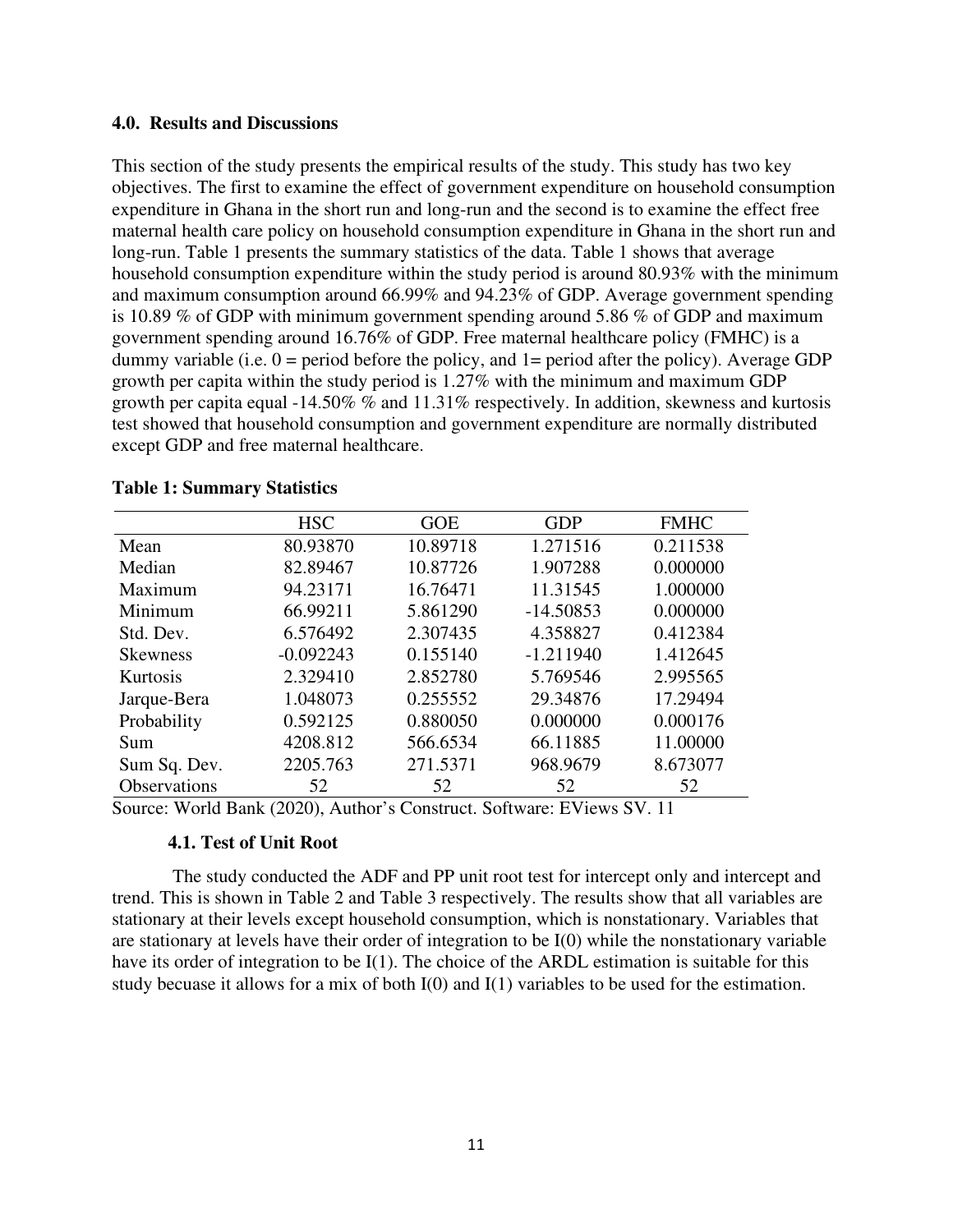|            | $1400C$ $\mu$ , $\sigma$ and $\sigma$ and $\sigma$ and $\sigma$ and $\sigma$ and $\sigma$ |         |                  |         |            |
|------------|-------------------------------------------------------------------------------------------|---------|------------------|---------|------------|
|            | ADF (Level)                                                                               |         | PP (Level)       |         |            |
|            | (Intercept Only)                                                                          |         | (Intercept Only) |         |            |
| Variable   | t-Statistic                                                                               | P-Value | t-Statistic      | P-Value | ΩI         |
| <b>HSC</b> | $-2.965**$                                                                                | 0.045   | $-2.307$         | 0.173   | I(0), I(1) |
| <b>GOE</b> | $-3.338**$                                                                                | 0.018   | $-3.304**$       | 0.019   | I(0)       |
| <b>GDP</b> | $-4.614***$                                                                               | 0.000   | $-4.639***$      | 0.000   | I(0)       |

## **Table 2: Unit Root Test-ADF and PP (Intercept Only)**

Note: *\*\*\*, \*\*,\* indicate 1%, 5%, and 10% significance level,* OI indicates order of integration. Source: World Bank (2020), Author's Construct. Software: EViews SV. 11

#### **Table 3: Unit Root Test- ADF and PP ((Intercept and Trend)**

|            | ADF (Level)           |         | PP (Level)         |         |          |
|------------|-----------------------|---------|--------------------|---------|----------|
|            | (Intercept $&$ Trend) |         | Intercept & Trend) |         |          |
| Variable   | t-Statistic           | P-Value | t-Statistic        | P-Value | $\Omega$ |
| HSC        | $-2.832$              | 0.193   | $-2.144$           | 0.509   | I(1)     |
| <b>GOE</b> | $-3.437**$            | 0.057   | $-3.471**$         | 0.053   | I(0)     |
| GDP        | $-5.374***$           | 0.000   | $-5.167***$        | 0.000   | I(0)     |

Note: *\*\*\*,\*\*,\* indicate 1%, 5%, and 10% significance level,* OI indicates order of integration. Source: World Bank (2020), Author's Construct. Software: EViews SV. 11

### **4.2. Test of Long Run Relationship**

The Wald and F-Statistic test of cointegration indicate the presence of a long run relationship among the variables. This is shown in Table 4. Since the test statistic lies above the upper bound, the null hypothesis of no level effect is rejected (Table 4).

| Table 4: Test of Long Run Relationship |                      |                      |  |  |  |  |
|----------------------------------------|----------------------|----------------------|--|--|--|--|
|                                        | Lower Bound $(95\%)$ | Upper Bound $(95\%)$ |  |  |  |  |
| F-Statistic<br>15.034                  | 11.493               | 11.493               |  |  |  |  |
| W-Statistic<br>15.034                  | 11.493               | 11.493               |  |  |  |  |

Source: World Bank (2020), Author's Construct. Software: Microfit 5.5

#### **4.3. Long run estimates**

Table 5 presents the long-run results of the study. The results revealed a negative and 1% significant effect of governments spending on household consumption expenditure. Empirically, 1% increase in government expenditure decreases household consumption expenditure by 3.083% in the long run. This result suggests that government expenditure crowed-out private consumption in Ghana. The findings from this study is consistent with the findings by Ramey and Shapiro (1998), Smets and Wouters (2003), and Baxter and King (1993) who also found that government spending crowds-out private consumption. However, the findings from this study contradicts the work of Blanchard and Perotti (2002), Linnemann and Schabert (2004), Mountford and Uhlig (2005) who found out that shocks to government spending increases household consumption.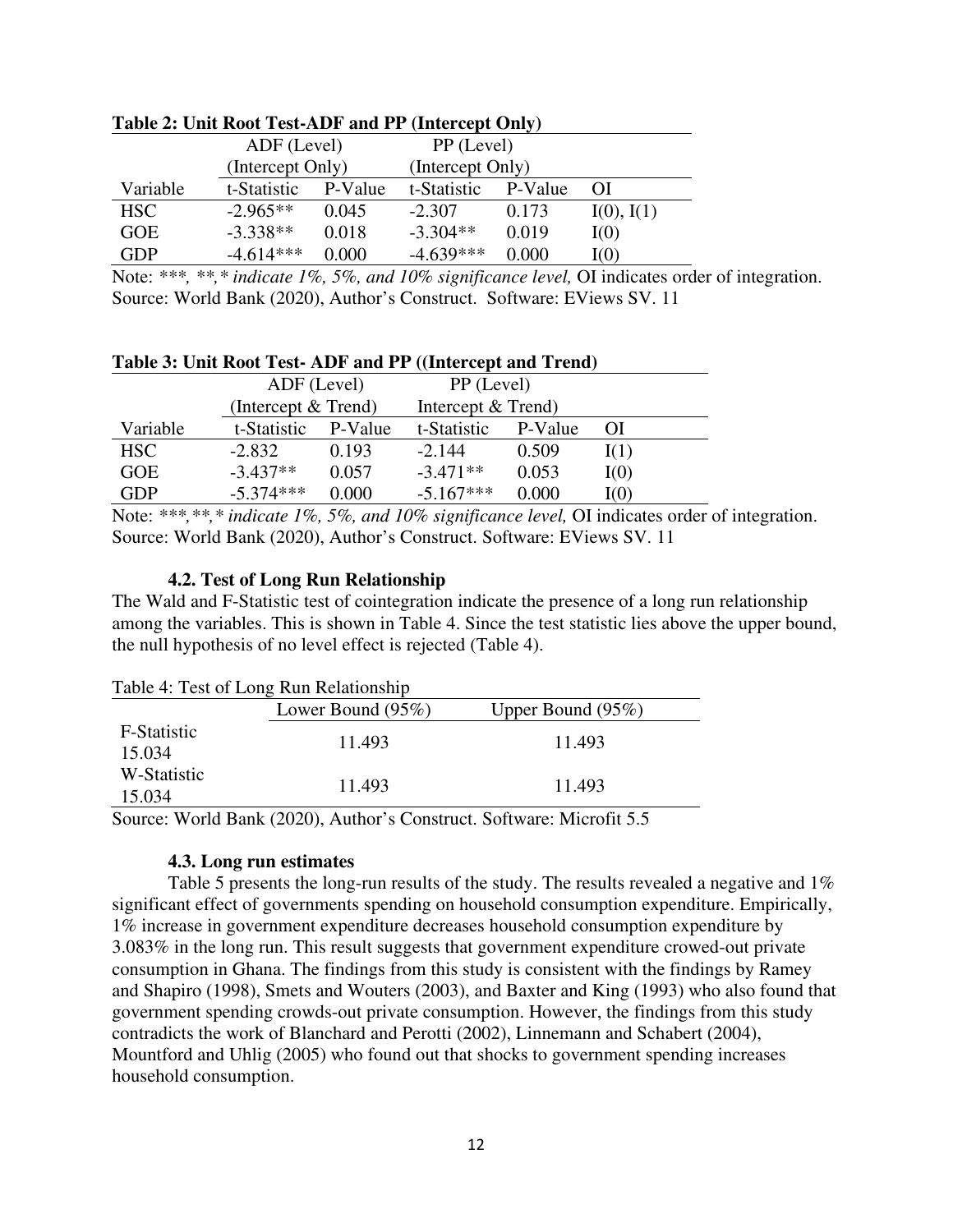Similarly, free maternal healthcare policy revealed a negative and 1% statistically significant effect on household consumption in Ghana in the long run. The results indicate that household consumption expenditure decrease by 14.868% after the implementation of the free maternal healthcare policy compared to the period without the policy. This result suggests that free maternal healthcare policy also crowd-out household consumption spending in Ghana just as the general government consumption. This result is expected because the free maternal policy essentially eliminates out of pocket (OOP) payments and enhance the utilization of maternal healthcare services Dalinjong et al, (2018). In other words, free maternal policy enables pregnant women to spend less on healthcare and so can save more.

Furthermore, the coefficient of real GDP indicates that marginal propensity to consume (MPC) is 0.690; implying that 1% increase in real GDP (i.e. income) leads to about 0.690% increase in household consumption expenditure in Ghana in the long run. This finding supports the results of Bonsu and Muzindutsi (2017) who also found MPC of 0.797 in Ghana. Differences in MPC between the current study and Bonsu and Muzindutsi (2017) might be due to the impact of government expenditure and free maternal health care which households to spend less and hence save more. More so, this result is consistent with Chioma (2009) and Mallik and Pradhan (2012) who found a positive and significant relationship between household consumption and income.

| Dep Var: HSC    |           |                                       |               |            |
|-----------------|-----------|---------------------------------------|---------------|------------|
| Variables       | Coef.     | Std. Error                            | T-Stat        | P-Value    |
| <b>GOE</b>      | $-3.083$  | 0.873                                 | $-3.531$      | $0.001***$ |
| <b>FMHC</b>     | $-14.868$ | 5.162                                 | $-2.880$      | $0.006***$ |
| GDP             | 0.690     | 0.399                                 | 1.729         | $0.091*$   |
| <b>CONSTANT</b> | 116.458   | 10.001                                | 11.644        | $0.000***$ |
| .               | --<br>- ~ | $\sim$ $\sim$ $\sim$<br>$\sim$ $\sim$ | $\sim$ $\sim$ |            |

#### **Table 5: The Long-Run Estimates**

Note: *\*\*\*,\*\*,\* indicate 1%, 5%, and 10% significance level*

Source: World Bank (2020), Author's Construct. Software: Microfit 5.5

#### **4.4. The Error Correction Model**

Table 6 presents the short-run results of the study. The error correction term (ECM (-1)) indicates the speed of adjustment. It is negative and statistically significant as expected. The speed of adjustment value of -0.310 indicates that approximately about 31% of the short-run disequilibrium is corrected in the long-run. Also, the short run estimates are similar to the long run estimates in terms of signs of coefficients. the short run results indicate that 1% increase in government expenditure leads to 0.956% decreases in household consumption expenditure in Ghana. More so, in the short run, the free maternal healthcare policy implementation decreases household consumption expenditure by 4.61% compared to the periods before the policy started. These results also suggest that both government consumption expenditure and free maternal healthcare policy crowd-out household consumption expenditure in Ghana in the short run. In addition, the MPC is 0.214 indicating that 1% increase in income leads to about 0.214% increase in household consumption expenditure.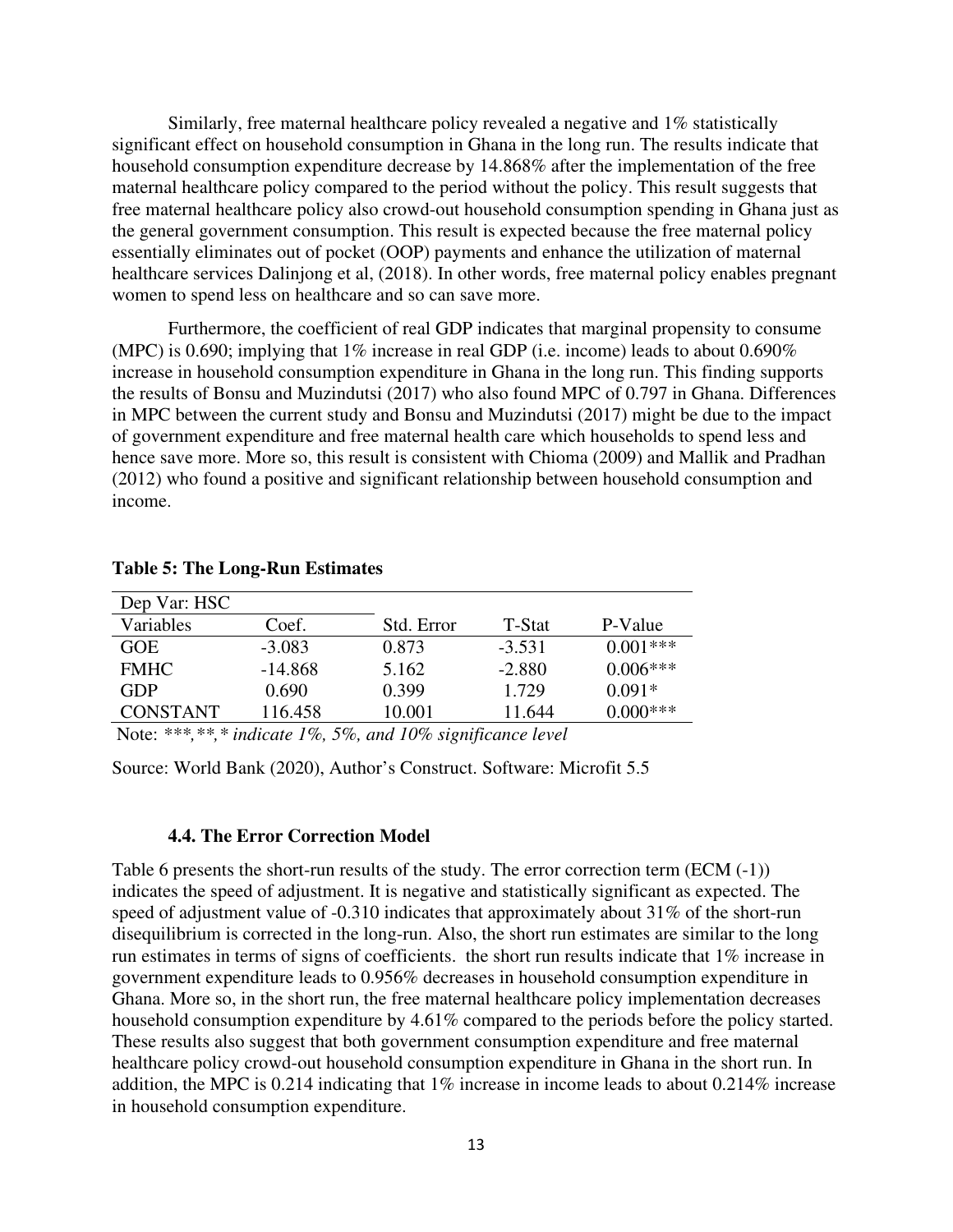| Dep Var: dHSC |          |                       |          |            |
|---------------|----------|-----------------------|----------|------------|
| Variables     | Coef.    | Std. Error            | T-Stat   | P-Value    |
| dGOE          | $-0.956$ | 0.243                 | $-3.934$ | $0.000***$ |
| <b>dFMHC</b>  | $-4.610$ | 1.334                 | $-3.455$ | $0.001***$ |
| dGDP          | 0.214    | 0.121                 | 1.768    | $0.085*$   |
| $ECM(-1)$     | $-0.310$ | 0.079                 | 3.924    | $0.000***$ |
| R-Sqared      | 0.361    | Akaike info Criterion |          | $-136.841$ |
| F-Statistic   | 6.505    | Schwarz criterion     |          | $-141.670$ |
| DW-Statistic  | 2.275    |                       |          |            |

#### **Table 6: The Error Correction Model (Short-Run Estimates)**

Note: *\*\*\*,\*\*, \* indicate 1%, 5%, and 10% significance level, D is first differenced*.

Source: World Bank (2020), Author's Construct. Software: Microfit 5.5

#### **4.5. Diagnostic Tests**

Various diagnostic tests were performed to check for the robustness of the results. The diagnostic tests results are shown in Table 7. The diagnostic tests results indicate that the model passed all diagnostic tests (i.e. serial correlation, functional form, normality and heteroscedasticity test) suggesting the model in general is robust, consistent and reliable.

|  | <b>Table 7: Diagnostic Tests</b> |  |
|--|----------------------------------|--|
|--|----------------------------------|--|

| <b>Test Statistics</b> | LM Version | P-Value |  |
|------------------------|------------|---------|--|
| Serial Correlation     | 1.382      | 0.240   |  |
| <b>Functional Form</b> | 1.469      | 0.225   |  |
| Normality              | 1.393      | 0.498   |  |
| Heteroscedasticity     | 0.478      | 0.489   |  |

Source: World Bank (2020), Author's Construct. Software: Microfit 5.5

#### **5.0. Conclusion and Recommendation**

The study used historical data covering the period of 1967 to 2018 and ARDL estimation technique to analyze the impact of government expenditure and free maternal healthcare policy on household consumption expenditure in Ghana in the short run and long run. The findings revealed that government expenditure and free maternal healthcare policy had a negative and statistically significant effect of on household consumption expenditure in Ghana in both long run and short run. The result suggests that government expenditure and free maternal healthcare policy crowed-out private consumption in Ghana. Furthermore, the results indicated a positive and statistically significant effect of income on household consumption expenditure. That is, the marginal propensity to consume in the long run is 0.69 while the marginal propensity to consume in the short run is 0.214. This result suggests that real income have much higher effect on household consumption in the long run than in the short run.

The findings from the study have important implications not only for the Ghanaian economy but also for other developing countries. In addition, the results from this study have implications for household savings and interest rate. Since household consumption decreases with increased government expenditure and free maternal healthcare policy, the household members will have the opportunity to increase their savings and so interest rate falls. More so,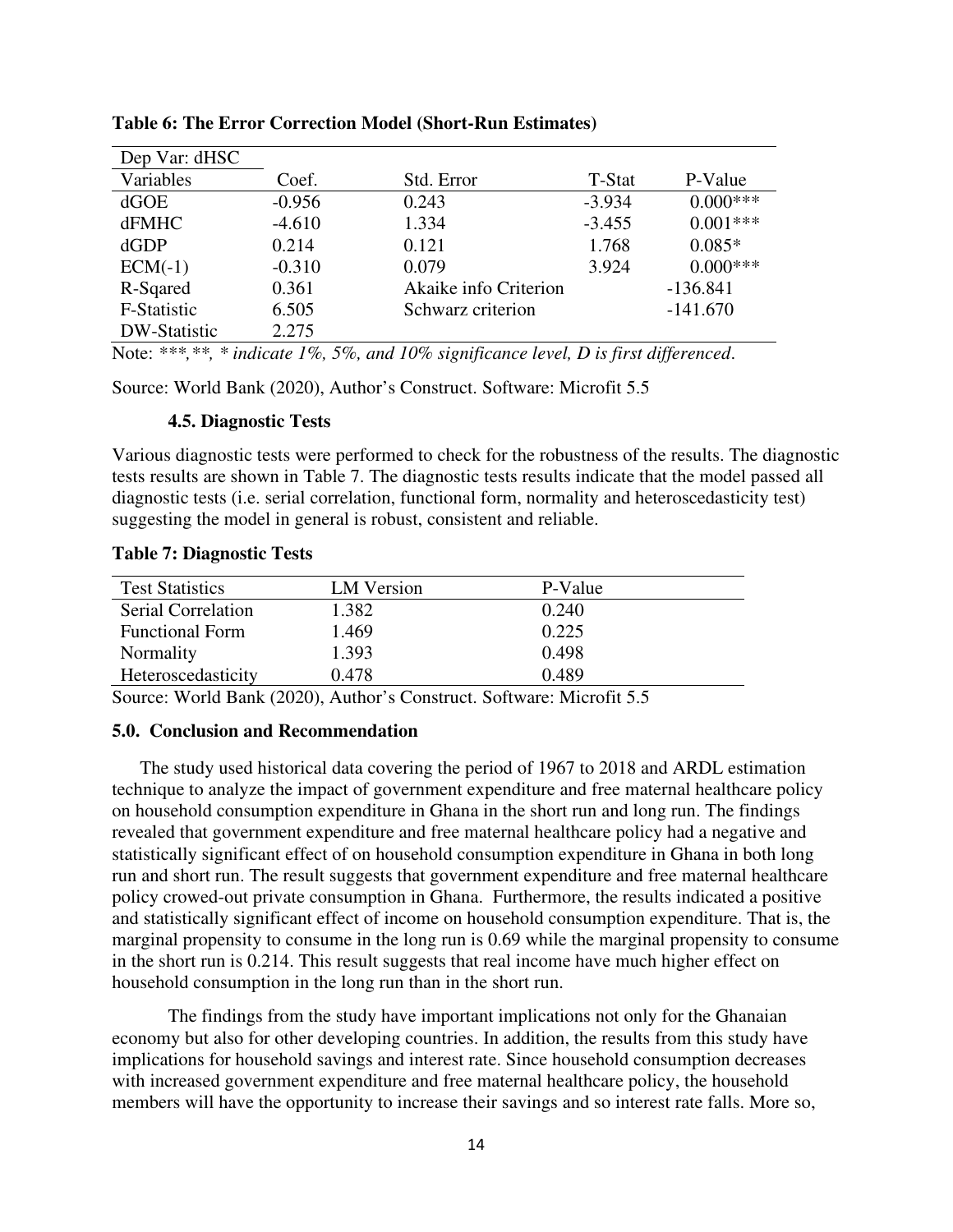the study suggests the need to increase public spending on basic social amenities and also extend the free maternal healthcare policy to all pregnant women especially those in the rural areas of Ghana as these have a greater impact on household consumption in Ghana. The current study contributes to empirical literature it is the first empirical study to examine the impact of government expenditure and free maternal healthcare policy on household consumption expenditure in Ghana using the ARDL technique. Ghana introduced a free senior high school education policy in 2017 so who are interested in a similar study can analyze the implications of the free senior high school policy for household consumption in Ghana.

#### **References**

- Adams, R. H. J., Cuecuecha, A., & Page, J. (2008). *The impact of remittances on poverty and inequality in Ghana*. The World Bank. Retrieved from https://elibrary.worldbank.org/doi/abs/10.1596/1813-9450-4732
- Arthur, E. (2012). Wealth and antenatal care use: implications for maternal health care utilization

in Ghana. *Health economics review*, *2*(1), 14. Retrieved from https://doi.org/10.1186/2191-1991-2-14

Baxter, M., & King, R. G. (1993). Fiscal policy in general equilibrium. *The American Economic* 

*Review*, 315-334. Retrived from https://www.jstor.org/stable/2117521?seq=1#metadata\_info\_tab\_contents

- Belloumi, M. (2014). The relationship between trade, FDI and economic growth in Tunisia: An application of the autoregressive distributed lag model. *Economic systems*, *38*(2), 269- 287.
- Blejer, M. I., & Cheasty, A. (1989). Fiscal policy and mobilization of savings for growth. *Fiscal*

*Policy, Stabilization, and Growth in Developing Countries*, 33. Retrieved from https://books.google.com/books?hl=en&lr=&id=IcCV9mt1kqcC&oi=fnd&pg=PA33&dq =Blejer+and+Cheasty+(1989)++household+consumption+should+have+in+response+to+ a+government+expenditure+shock,+both+theoretically+and+empirically+&ots=al\_fA8q mOQ&sig=iOBHghkZl\_YQ7jPaHBnMYvgOQxs#v=onepage&q&f=false.

Bonsu, C. O., & Muzindutsi, P. F. (2017). Macroeconomic Determinants of Household

Consumption Expenditure in Ghana: A Multivariate Cointegration Approach. *International Journal of Economics and Financial Issues*, *7*(4). Retrieved from https://www.researchgate.net/profile/Paul\_Francois\_Muzindutsi/publication/319650528\_ Macroeconomic Determinants of Household Consumption Expenditure in Ghana A Multivariate\_Cointegration\_Approach/links/59b7f46f0f7e9bd4a7ff19c6/Macroeconomic-Determinants-of-Household-Consumption-Expenditure-in-Ghana-A-Multivariate-Cointegration-Approach.pdf

Blanchard, O., & Perotti, R. (2002). An empirical characterization of the dynamic effects of

changes in government spending and taxes on output. *the Quarterly Journal of economics*, *117*(4), 1329-1368. https://doi.org/10.1162/003355302320935043

Chioma, N. J. (2009). Causal relationship between gross domestic product and personal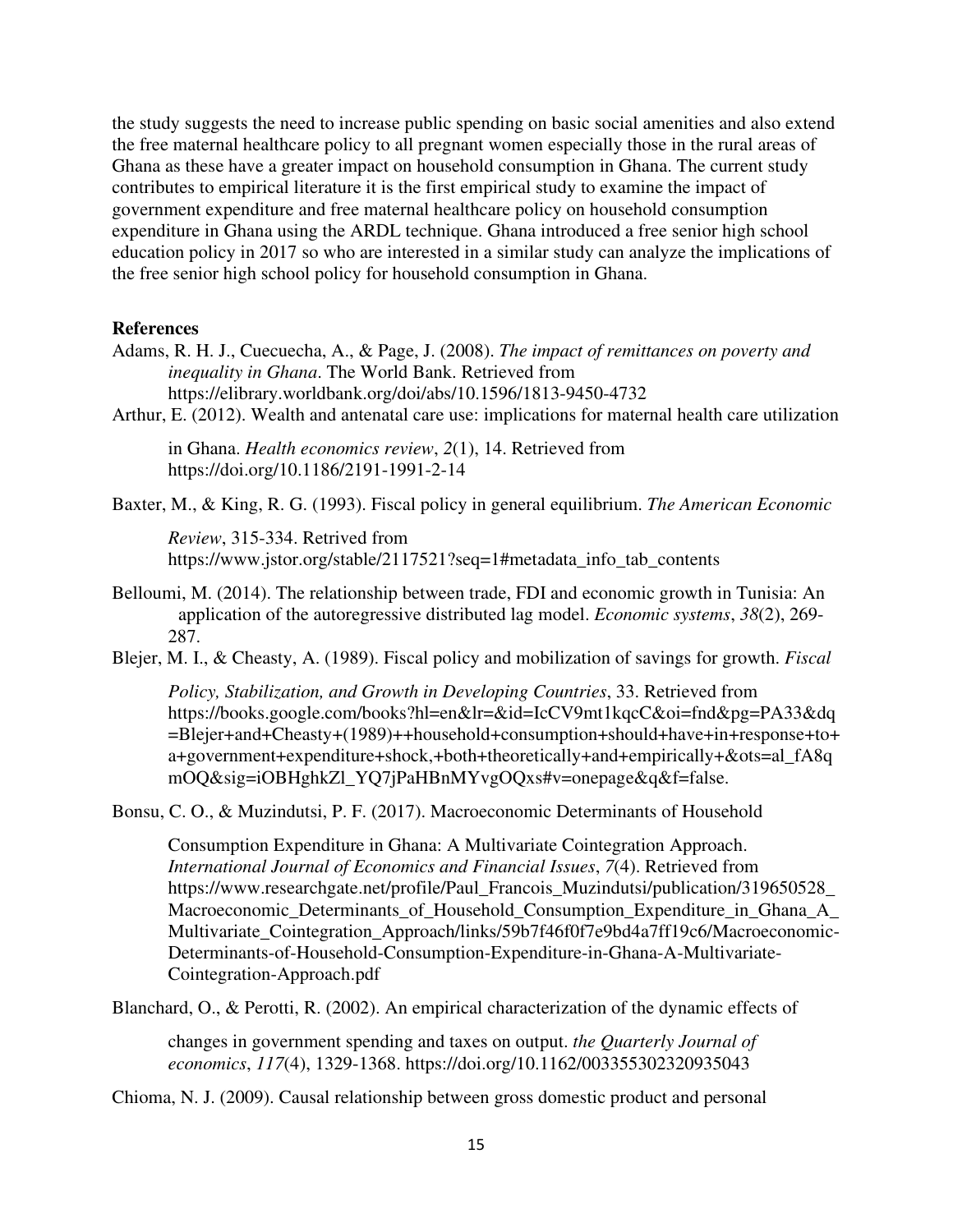consumption expenditure of Nigeria. *African Journal of Mathematics and Computer Science Research*, *2*(8), 179-183. https://academicjournals.org/journal/AJMCSR/articleabstract/DF0B5E14513

Dalinjong PA, Wang AY, Homer CSE (2018). Has the free maternal health policy eliminated out

of pocket payments for maternal health services? Views of women, health providers and insurance managers in Northern Ghana. PLoS ONE 13(2): e0184830. https://doi.org/10.1371/journal.pone.0184830

Dickson, K. S., Darteh, E. K. M., & Kumi-Kyereme, A. (2017). Providers of antenatal care

services in Ghana: evidence from Ghana demographic and health surveys 1988–2014. *BMC health services research*, *17*(1), 203. doi: 10.1186/s12913-017-2145-z

Dixon, J., Tenkorang, E. Y., Luginaah, I. N., Kuuire, V. Z., & Boateng, G. O. (2014). National

health insurance scheme enrolment and antenatal care among women in Ghana: is there any relationship? *Tropical Medicine & International Health*, *19*(1), 98-106. https://doi.org/10.1111/tmi.12223

Dzakpasu, S., Powell-Jackson, T., & Campbell, O. M. (2014). Impact of user fees on maternal

health service utilization and related health outcomes: a systematic review. *Health policy* 

*and planning*, *29*(2), 137-150. https://doi.org/10.1093/heapol/czs142

Ercolani, V (2007). The relation between private consumption and government spending: theory

and some evidence from a DSGE approach FIRST DRAFT. Retrieved from http://www.edge-page.net/jamb2007/papers/sec\_fd\_2\_b.pdf

Fosu, P. (2016). "Infrastructure and Foreign Direct Investment Inflows: Evidence from Ghana,"

MPRA Paper 100375, University Library of Munich, Germany, revised 13 May 2020. https://www.researchgate.net/publication/341409457\_Infrastructure\_and\_Foreign\_Direct \_Investment\_Inflows\_Evidence\_from\_Ghana

Fosu, P. (2017). The Determinants of Real Exchange Rates Fluctuations for Ghana. *Journal of* 

*Global Economics, Management and Business Research*, 190-200. Retrieved from https://www.researchgate.net/publication/320854547 THE DETERMINANTS OF RE AL\_EXCHANGE\_RATES\_FLUCTUATIONS\_FOR\_GHANA

Frimpong, S. (2013). Urbanization and pattern of urban food consumption in Ashanti Region,

Ghana: Implications for food security. *Journal of Economics and Sustainable Development*, *4*(9), 104-112. Retrieved from https://works.bepress.com/ska\_frimpong/1/

Ghana Health Service (GHS) (2011). Ghana Health Service 2011 Annual Report. Accra: Ghana

Health Service.

Ghana Health Service, (GHS) (2015). Improve Maternal Health Care. Accra: Ghana Health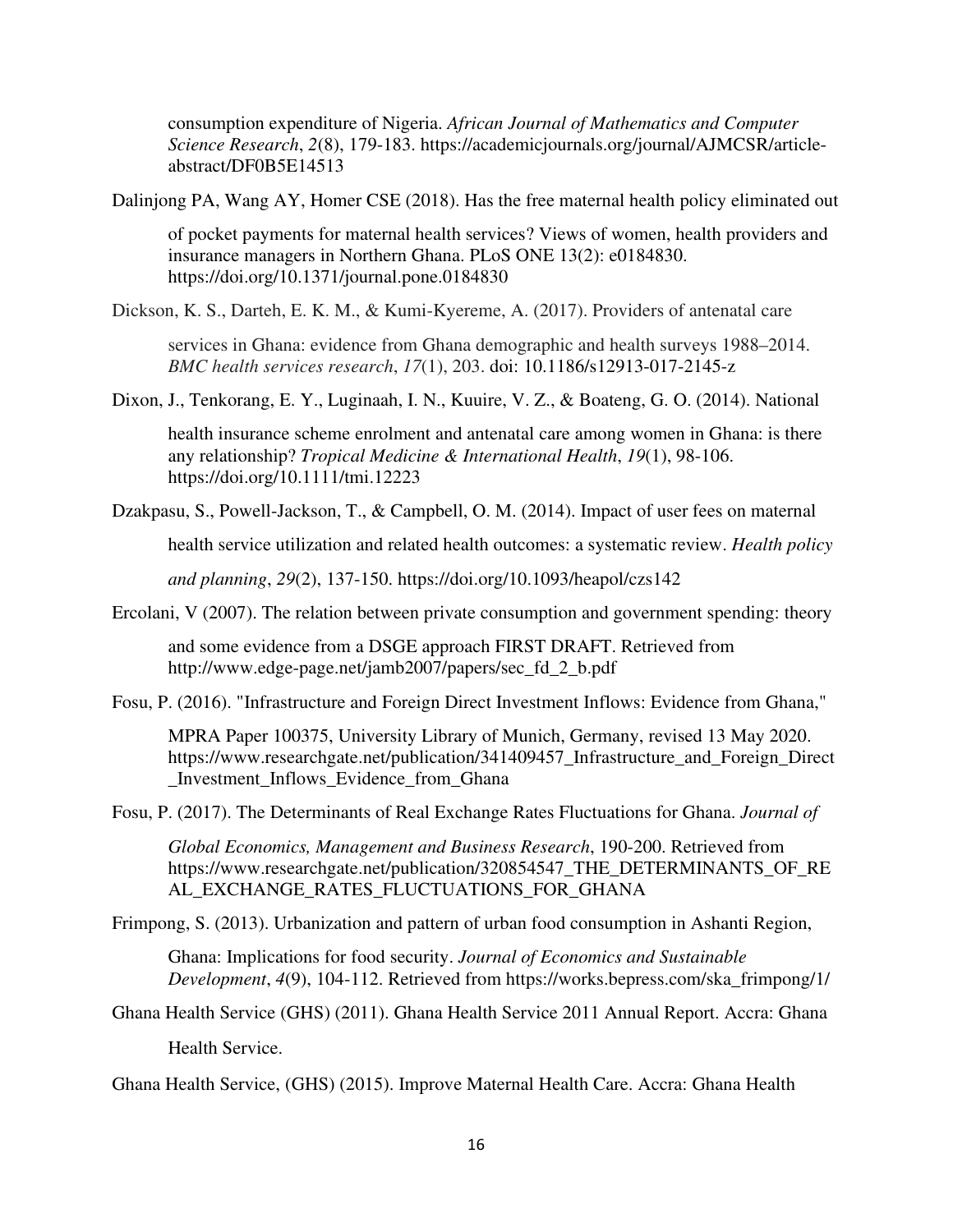Service. Retrieved from https://www.ghanahealthservice.org/maternal-health.php on 06/23/2020

Ghana Statistical Service, (GSS) (2007). Ghana Living Standard Survey Round 6 (GLSS 6):

Poverty Trends in Ghana 2005-2006. Accra: Ghana Statistical Service.

Ghana Statistical Service, (GSS) (2018). Ghana Living Standard Survey Round 7 (GSS): Poverty

Trends in Ghana 2005-2017. Accra: Ghana Statistical Service.

Hatt, L. E., Makinen, M., Madhavan, S., & Conlon, C. M. (2013). Effects of user fee exemptions

on the provision and use of maternal health services: a review of literature. *Journal of health, population, and nutrition*, *31*(4 Suppl 2), S67. Retrieved from https://www.ncbi.nlm.nih.gov/pmc/articles/PMC4021702/.

Karamba, W. R., Quiñones, E. J., & Winters, P. (2011). Migration and food consumption

patterns in Ghana. *Food policy*, *36*(1), 41-53. Retrieved from https://www.sciencedirect.com/science/article/abs/pii/S030691921000117X

Lagarde, M., & Palmer, N. (2008). The impact of user fees on health service utilization in low-

and middle-income countries: how strong is the evidence? *Bulletin of the World Health Organization*, *86*, 839-848C. Retrieved from https://www.scielosp.org/article/bwho/2008.v86n11/839-848C/.

Linnemann, L., & Schabert, A. (2004). Can fiscal spending stimulate private consumption?

*Economics Letters*, *82*(2), 173-179. https://doi.org/10.1016/j.econlet.2003.07.007

López-Salido, J. D., & Rabanal, P. (2006). Government spending and consumption-hours

preferences. *Mimeograph, Federal Reserve Bank*. Retrieved from http://www.paurabanal.net/LSR\_June13\_2008.pdf

Mallik, L., & Pradhan, K. C. (2012). Per capita consumption expenditure and personal disposal

income in India-An econometric analysis. *Int. J. Eco. Res*, *3*(2), 96-102. https://www.ijeronline.com/documents/volumes/Vol%203%20issue%202/ijer20120301 MA(8).pdf

Manthalu, G., Yi, D., Farrar, S., & Nkhoma, D. (2016). The effect of user fee exemption on the

utilization of maternal health care at mission health facilities in Malawi. *Health policy and planning*, *31*(9), 1184-1192. https://doi.org/10.1093/heapol/czw050

Mountford, A., and H. Uhlig. *What are the Effects of Fiscal Policy Shocks. Humboldt-*

*Universitat*. Berlin. (Discussion Paper 2005-039), 2005. https://www.nber.org/papers/w14551.pdf

Mahmud, M. N., & Ahmed, M. (2012). Government expenditure and household consumption in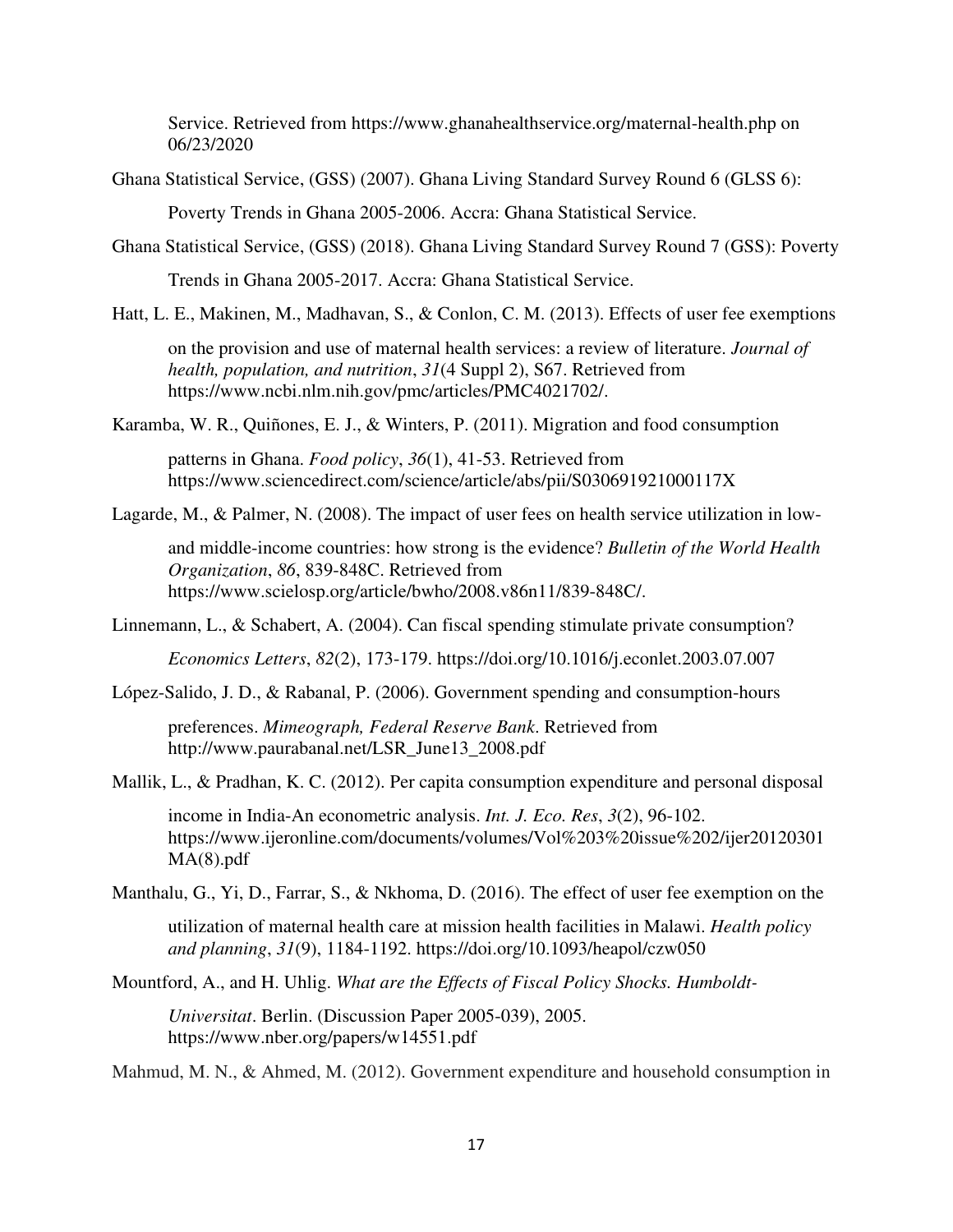Bangladesh through the lens of economic theories: an empirical assessment. https://mpra.ub.uni-muenchen.de/36016/.

Odhiambo, N. M. (2009). Energy consumption and economic growth nexus in Tanzania: An

ARDL bounds testing approach. *Energy policy*, *37*(2), 617-622. Retrieved from https://doi.org/10.1016/j.enpol.2008.09.077

Pesaran, M. H., Shin, Y., & Smith, R. P. (1999). Pooled mean group estimation of dynamic

heterogeneous panels. *Journal of the American statistical Association*, *94*(446), 621-634. DOI: 10.1080/01621459.1999.10474156

Pesaran, M. H., Shin, Y., & Smith, R. J. (2001). Bounds testing approaches to the analysis of

level relationships. *Journal of applied econometrics*, *16*(3), 289-326. Retrieved from https://doi.org/10.1002/jae.616

- Quartey, P. (2006). The impact of migrant remittances on household welfare in Ghana. Institute of Development Studies Research Repository. https://opendocs.ids.ac.uk/opendocs/handle/20.500.12413/2669
- Ramey, V. A., & Shapiro, M. D. (1998). Costly Capital Reallocation and the Effects of Government Spending. In *Carnegie Rochester Conference on Public Policy* (p. 145). Retrieved from https://www.nber.org/papers/w6283.pdf
- Smets, F., & Wouters, R. (2003). An estimated dynamic stochastic general equilibrium model of

the euro area. *Journal of the European economic association*, *1*(5), 1123-1175. https://doi.org/10.1162/154247603770383415

The World Bank (2020). Databank. World Bank Group. Retrieved from

https://databank.worldbank.org/reports.aspx?source=world-development-indicators#

Turnovsky, S. J. (2000). *Methods of macroeconomic dynamics*. Mit Press.

https://books.google.com/books?hl=en&lr=&id=1es0JgcudUwC&oi=fnd&pg=PA1&dq= turnovsky+2000+macroeconomic+dynamics&ots=SLvyRafHI6&sig=A7vXlDuNJwSDd 4XYpBxd6vjfQwY#v=onepage&q=turnovsky%202000%20macroeconomic%20dynamic s&f=false

UNICEF (2019). Antenatal Care. UNICEF Data. Retrieved from

https://data.unicef.org/topic/maternal-health/antenatal-care/ on 06/23/2020

World Health Organisation (WHO) (2016). World Health Statistics 2016: Monitoring Health for

the SDGs, Sustainable development goals. Geneva: World Health Organisation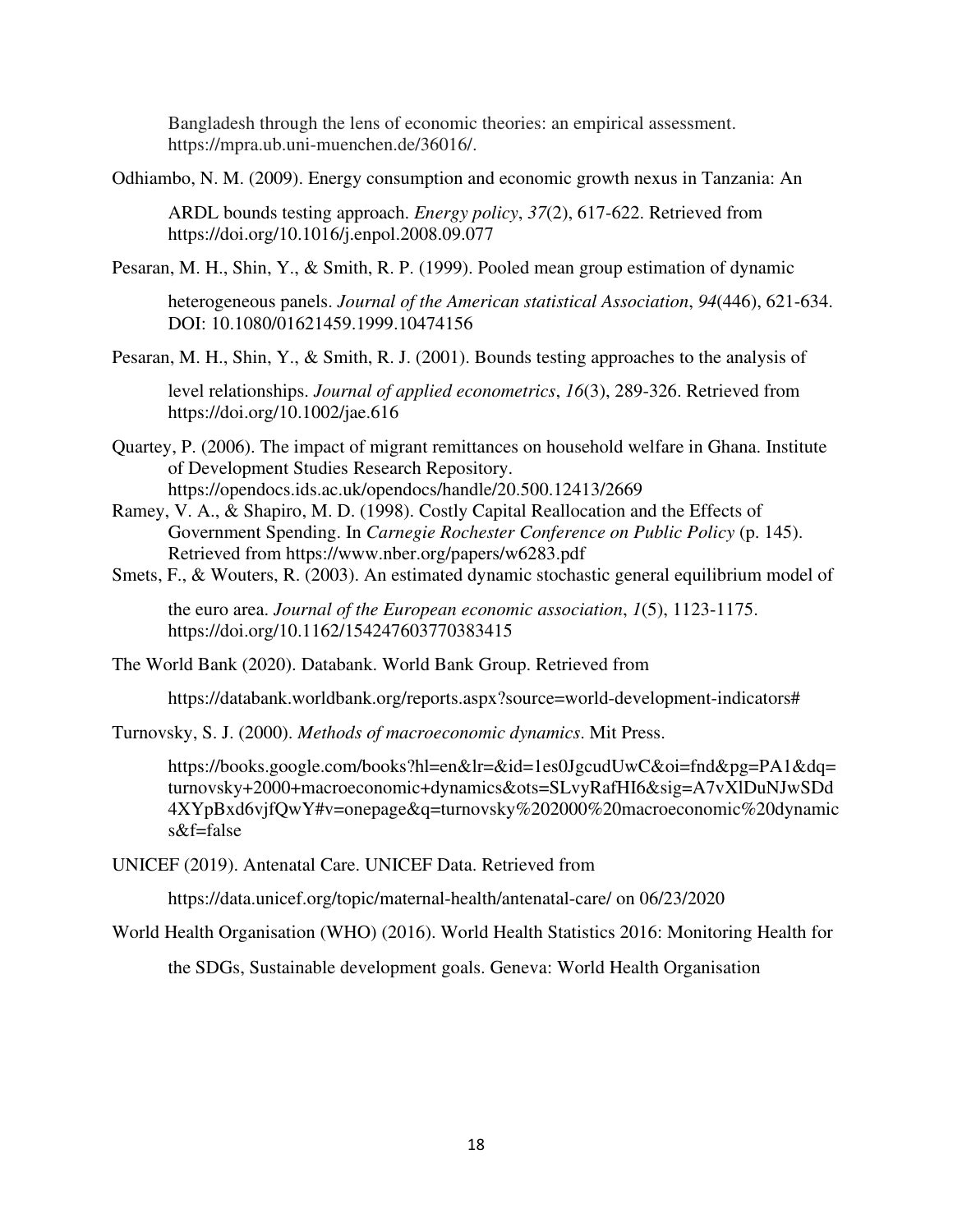| Product/Service                                               | Urban    | Rural    | National |
|---------------------------------------------------------------|----------|----------|----------|
| All Products and Services                                     | 12067.47 | 5508.969 | 17576.44 |
| Rice                                                          | 386.5851 | 196.1355 | 582.7205 |
| Other Cereals, Flour and Other Products                       | 215.4022 | 291.7519 | 507.1541 |
| <b>Bread</b>                                                  | 267.037  | 102.0424 | 369.0794 |
| <b>Other Bakery Products</b>                                  | 47.71054 | 14.26305 | 61.9736  |
| Beef and Veal                                                 | 18.27053 | 2.203478 | 20.47401 |
| Pork                                                          | 16.6495  | 10.47501 | 27.12452 |
| Lamb, Mutton and Goat                                         | 285.9742 | 98.56131 | 384.5355 |
| Poultry                                                       | 104.8257 | 52.84219 | 157.6679 |
| Other Meats and Meat Preparations                             | 17.91072 | 17.41546 | 35.32618 |
| Fresh, Chilled or Frozen Fish and Seafood                     | 201.2312 | 116.4688 | 317.7    |
| Preserved or Processed Fish and Seafood                       | 614.1391 | 507.5583 | 1121.697 |
| Fresh Milk                                                    | 3.659098 | 3.328855 | 6.987954 |
| Preserved Milk and Other Milk Products                        | 156.6766 | 40.20452 | 196.8811 |
| Cheese                                                        | 0.51378  | 0.565322 | 1.079102 |
| Eggs and Egg-Based Products                                   | 69.71596 | 22.47389 | 92.18986 |
| <b>Butter and Margarine</b>                                   | 8.15656  | 12.08514 | 20.2417  |
| Other Edible Oil and Fats                                     | 187.2361 | 103.0672 | 290.3033 |
| Fresh or Chilled Fruit                                        | 326.9467 | 202.6247 | 529.5714 |
| Frozen, Preserved or Processed Fruit and Fruit-based Product  | 106.2784 | 108.4249 | 214.7032 |
| Fresh or Chilled Vegetables Other than Potatoes               | 518.092  | 331.61   | 849.702  |
| <b>Fresh or Chilled Potatoes</b>                              | 497.7065 | 531.8872 | 1029.594 |
| Frozen, Preserved or Processed Vegetables and Vegetable-based |          |          |          |
| Product                                                       | 65.12808 | 25.09895 | 90.22704 |
| Sugar                                                         | 46.27337 | 36.95492 | 83.22829 |
| Jams, Marmalades and Honey                                    | 2.454474 | 0.71495  | 3.169424 |
| Confectionery, Chocolate and Ice Cream                        | 37.08493 | 6.614369 | 43.6993  |
| <b>Food Products</b>                                          | 166.4293 | 103.0484 | 269.4777 |
| Coffee, Tea and Cocoa                                         | 85.20237 | 24.56863 | 109.771  |
| Mineral Waters, Soft Drinks, Fruit and Vegetable Juices       | 147.2942 | 25.26585 | 172.56   |
| Spirits                                                       | 83.35408 | 73.34987 | 156.7039 |
| Wine                                                          | 8.32319  | 1.900208 | 10.2234  |
| Beer                                                          | 74.78914 | 30.99881 | 105.788  |
| Tobacco                                                       | 8.090482 | 14.5684  | 22.65888 |
| Clothing Material, Other Articles of Clothing and Clothing    |          |          |          |
| Accessories                                                   | 135.0663 | 63.1077  | 198.174  |
| Garments                                                      | 533.5871 | 266.4612 | 800.0482 |
| Cleaning, Repair and Hire of Clothing                         | 36.15734 | 16.75468 | 52.91202 |
| Shoes and Other Footwear                                      | 157.913  | 72.79375 | 230.7068 |
| Repair and Hire of Footwear                                   | 12.89595 | 4.260262 | 17.15621 |
| Actual and Imputed Rentals for Housing                        | 389.5453 | 97.68793 | 487.2333 |
| Maintenance and Repair of the Dwelling                        | 131.8027 | 82.9216  | 214.7243 |
| <b>Water Utility</b>                                          | 209.9615 | 30.15551 | 240.1171 |
| Miscellaneous Services Relating to the Dwelling               | 53.48626 | 5.42497  | 58.91123 |

Table 8: Household Consumption in Ghana by Product/Service and Area in US\$ (Million)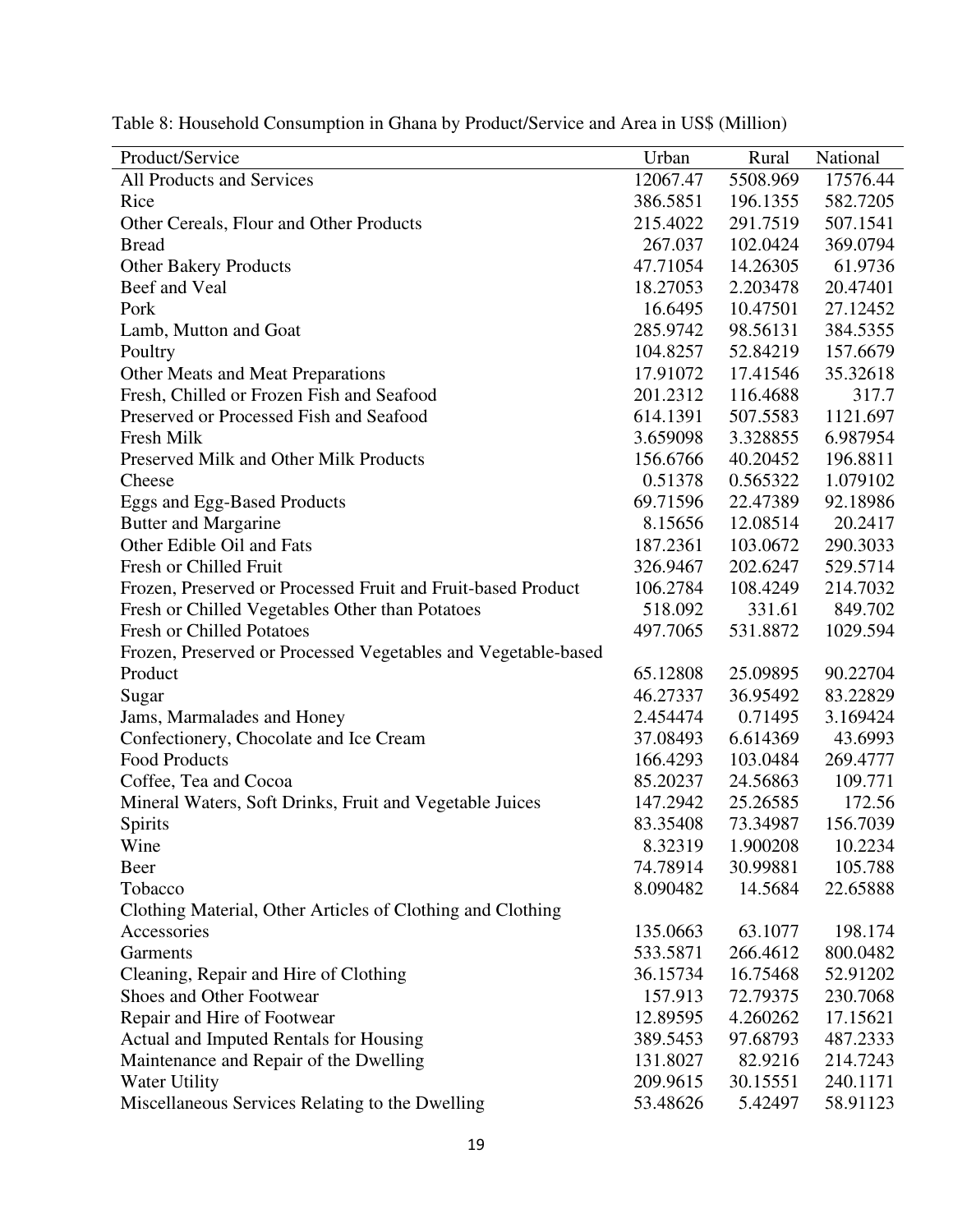| 45.89768<br>3.11483<br>49.01251<br>Gas<br><b>Other Fuels</b><br>296.4476<br>217.8212<br>514.2689<br>Furniture and Furnishings<br>97.56106<br>125.5132<br>27.95214<br>1.181612<br>Repair of Furniture, Furnishings and Floor Coverings<br>0.950575<br>0.231037<br><b>Household Textiles</b><br>56.25087<br>35.42792<br>20.82296<br>Major Household Appliances Whether Electric or Not<br>120.0898<br>25.21244<br>145.3023<br><b>Small Electric Household Appliances</b><br>5.111433<br>2.242919<br>7.354352<br>Repair of Household Appliances<br>3.18307<br>0.503499<br>3.686569<br>Glassware, Tableware and Household Utensils<br>38.31906<br>27.20105<br>65.52012<br>Major Tools and Equipment<br>6.901404<br>13.32793<br>20.22933<br><b>Small Tools and Miscellaneous Accessories</b><br>17.30588<br>8.783225<br>26.08911<br>309.0516<br>Non-Durable Household Goods<br>193.8156<br>115.236<br><b>Domestic Services</b><br>22.52956<br>0.424012<br>22.95357<br><b>Household Services</b><br>2.139363<br>0.801921<br>2.941284<br><b>Pharmaceuticals Products</b><br>100.8343<br>60.72976<br>161.5641<br><b>Other Medical Products</b><br>1.778273<br>0.347773<br>2.126046<br>Therapeutic Appliances and Equipment<br>2.547653<br>0.261562<br>2.809215<br><b>Medical Services</b><br>20.36763<br>11.46582<br>31.83345<br><b>Dental Services</b><br>1.090409<br>0.222065<br>1.312474<br><b>Paramedical Services</b><br>33.32787<br>13.19098<br>46.51885<br><b>Hospital Services</b><br>7.59809<br>8.050193<br>15.64828<br><b>Motor Cars</b><br>383.6245<br>58.34763<br>441.9721<br>Motorcycles<br>16.48614<br>11.65506<br>28.1412<br>6.658883<br><b>Bicycles</b><br>10.70366<br>17.36254<br>303.2955<br>Fuels and Lubricants for Personal Transport Equipment<br>255.805<br>47.49045<br>Maintenance and Repair of Personal Transport Equipment<br>41.33253<br>10.60355<br>51.93608<br>Other Services in Respect of Personal Transport Equipment<br>6.945905<br>3.610629<br>10.55653<br>Passenger Transport by Railway<br>0.038003<br>0.04093<br>0.078933<br>Passenger Transport by Road<br>477.587<br>162.1821<br>639.7692<br>Passenger Transport by Air<br>75.72527<br>1.82E-07<br>75.72527<br>Passenger Transport by Sea and Inland Waterway<br>0.952588<br>2.42591<br>3.378498<br>Postal Services<br>4.679541<br>5.254504<br>0.574964<br>1.034678<br>0.188908<br>1.223585<br>Telephone and Telefax Equipment<br>Telephone and Telefax Services<br>325.5282<br>53.85626<br>379.3845<br>Audio-Visual, Photographic and Information Processing<br>Equipment<br>178.4765<br>37.74036<br>216.2169<br>Recording Media<br>6.139934<br>0.227964<br>6.367898<br>Repair of Audio-Visual, Photographic and Information Process.<br>Equipment<br>1.257576<br>0.127598<br>1.385175<br>Major Durables for Outdoor and Indoor Recreation<br>1.04601<br>0.038225<br>1.084235<br>Maintenance and Repair of Other Major Durables for Recreation<br>and Culture<br>0.020701<br>0.003116<br>0.023817<br>2.552135<br>0.451638<br>3.003772<br>Other Recreational Items and Equipment<br>Garden and Pets<br>2.159159<br>6.902143<br>9.061302<br>3.21258<br>10.30164<br>Veterinary and Other Services for Pets<br>7.08906 | Electricity | 299.8896 | 40.2492 | 340.1388 |
|-----------------------------------------------------------------------------------------------------------------------------------------------------------------------------------------------------------------------------------------------------------------------------------------------------------------------------------------------------------------------------------------------------------------------------------------------------------------------------------------------------------------------------------------------------------------------------------------------------------------------------------------------------------------------------------------------------------------------------------------------------------------------------------------------------------------------------------------------------------------------------------------------------------------------------------------------------------------------------------------------------------------------------------------------------------------------------------------------------------------------------------------------------------------------------------------------------------------------------------------------------------------------------------------------------------------------------------------------------------------------------------------------------------------------------------------------------------------------------------------------------------------------------------------------------------------------------------------------------------------------------------------------------------------------------------------------------------------------------------------------------------------------------------------------------------------------------------------------------------------------------------------------------------------------------------------------------------------------------------------------------------------------------------------------------------------------------------------------------------------------------------------------------------------------------------------------------------------------------------------------------------------------------------------------------------------------------------------------------------------------------------------------------------------------------------------------------------------------------------------------------------------------------------------------------------------------------------------------------------------------------------------------------------------------------------------------------------------------------------------------------------------------------------------------------------------------------------------------------------------------------------------------------------------------------------------------------------------------------------------------------------------------------------------------------------------------------------------------------------------------------------------------------------------------------------------------------|-------------|----------|---------|----------|
|                                                                                                                                                                                                                                                                                                                                                                                                                                                                                                                                                                                                                                                                                                                                                                                                                                                                                                                                                                                                                                                                                                                                                                                                                                                                                                                                                                                                                                                                                                                                                                                                                                                                                                                                                                                                                                                                                                                                                                                                                                                                                                                                                                                                                                                                                                                                                                                                                                                                                                                                                                                                                                                                                                                                                                                                                                                                                                                                                                                                                                                                                                                                                                                                     |             |          |         |          |
|                                                                                                                                                                                                                                                                                                                                                                                                                                                                                                                                                                                                                                                                                                                                                                                                                                                                                                                                                                                                                                                                                                                                                                                                                                                                                                                                                                                                                                                                                                                                                                                                                                                                                                                                                                                                                                                                                                                                                                                                                                                                                                                                                                                                                                                                                                                                                                                                                                                                                                                                                                                                                                                                                                                                                                                                                                                                                                                                                                                                                                                                                                                                                                                                     |             |          |         |          |
|                                                                                                                                                                                                                                                                                                                                                                                                                                                                                                                                                                                                                                                                                                                                                                                                                                                                                                                                                                                                                                                                                                                                                                                                                                                                                                                                                                                                                                                                                                                                                                                                                                                                                                                                                                                                                                                                                                                                                                                                                                                                                                                                                                                                                                                                                                                                                                                                                                                                                                                                                                                                                                                                                                                                                                                                                                                                                                                                                                                                                                                                                                                                                                                                     |             |          |         |          |
|                                                                                                                                                                                                                                                                                                                                                                                                                                                                                                                                                                                                                                                                                                                                                                                                                                                                                                                                                                                                                                                                                                                                                                                                                                                                                                                                                                                                                                                                                                                                                                                                                                                                                                                                                                                                                                                                                                                                                                                                                                                                                                                                                                                                                                                                                                                                                                                                                                                                                                                                                                                                                                                                                                                                                                                                                                                                                                                                                                                                                                                                                                                                                                                                     |             |          |         |          |
|                                                                                                                                                                                                                                                                                                                                                                                                                                                                                                                                                                                                                                                                                                                                                                                                                                                                                                                                                                                                                                                                                                                                                                                                                                                                                                                                                                                                                                                                                                                                                                                                                                                                                                                                                                                                                                                                                                                                                                                                                                                                                                                                                                                                                                                                                                                                                                                                                                                                                                                                                                                                                                                                                                                                                                                                                                                                                                                                                                                                                                                                                                                                                                                                     |             |          |         |          |
|                                                                                                                                                                                                                                                                                                                                                                                                                                                                                                                                                                                                                                                                                                                                                                                                                                                                                                                                                                                                                                                                                                                                                                                                                                                                                                                                                                                                                                                                                                                                                                                                                                                                                                                                                                                                                                                                                                                                                                                                                                                                                                                                                                                                                                                                                                                                                                                                                                                                                                                                                                                                                                                                                                                                                                                                                                                                                                                                                                                                                                                                                                                                                                                                     |             |          |         |          |
|                                                                                                                                                                                                                                                                                                                                                                                                                                                                                                                                                                                                                                                                                                                                                                                                                                                                                                                                                                                                                                                                                                                                                                                                                                                                                                                                                                                                                                                                                                                                                                                                                                                                                                                                                                                                                                                                                                                                                                                                                                                                                                                                                                                                                                                                                                                                                                                                                                                                                                                                                                                                                                                                                                                                                                                                                                                                                                                                                                                                                                                                                                                                                                                                     |             |          |         |          |
|                                                                                                                                                                                                                                                                                                                                                                                                                                                                                                                                                                                                                                                                                                                                                                                                                                                                                                                                                                                                                                                                                                                                                                                                                                                                                                                                                                                                                                                                                                                                                                                                                                                                                                                                                                                                                                                                                                                                                                                                                                                                                                                                                                                                                                                                                                                                                                                                                                                                                                                                                                                                                                                                                                                                                                                                                                                                                                                                                                                                                                                                                                                                                                                                     |             |          |         |          |
|                                                                                                                                                                                                                                                                                                                                                                                                                                                                                                                                                                                                                                                                                                                                                                                                                                                                                                                                                                                                                                                                                                                                                                                                                                                                                                                                                                                                                                                                                                                                                                                                                                                                                                                                                                                                                                                                                                                                                                                                                                                                                                                                                                                                                                                                                                                                                                                                                                                                                                                                                                                                                                                                                                                                                                                                                                                                                                                                                                                                                                                                                                                                                                                                     |             |          |         |          |
|                                                                                                                                                                                                                                                                                                                                                                                                                                                                                                                                                                                                                                                                                                                                                                                                                                                                                                                                                                                                                                                                                                                                                                                                                                                                                                                                                                                                                                                                                                                                                                                                                                                                                                                                                                                                                                                                                                                                                                                                                                                                                                                                                                                                                                                                                                                                                                                                                                                                                                                                                                                                                                                                                                                                                                                                                                                                                                                                                                                                                                                                                                                                                                                                     |             |          |         |          |
|                                                                                                                                                                                                                                                                                                                                                                                                                                                                                                                                                                                                                                                                                                                                                                                                                                                                                                                                                                                                                                                                                                                                                                                                                                                                                                                                                                                                                                                                                                                                                                                                                                                                                                                                                                                                                                                                                                                                                                                                                                                                                                                                                                                                                                                                                                                                                                                                                                                                                                                                                                                                                                                                                                                                                                                                                                                                                                                                                                                                                                                                                                                                                                                                     |             |          |         |          |
|                                                                                                                                                                                                                                                                                                                                                                                                                                                                                                                                                                                                                                                                                                                                                                                                                                                                                                                                                                                                                                                                                                                                                                                                                                                                                                                                                                                                                                                                                                                                                                                                                                                                                                                                                                                                                                                                                                                                                                                                                                                                                                                                                                                                                                                                                                                                                                                                                                                                                                                                                                                                                                                                                                                                                                                                                                                                                                                                                                                                                                                                                                                                                                                                     |             |          |         |          |
|                                                                                                                                                                                                                                                                                                                                                                                                                                                                                                                                                                                                                                                                                                                                                                                                                                                                                                                                                                                                                                                                                                                                                                                                                                                                                                                                                                                                                                                                                                                                                                                                                                                                                                                                                                                                                                                                                                                                                                                                                                                                                                                                                                                                                                                                                                                                                                                                                                                                                                                                                                                                                                                                                                                                                                                                                                                                                                                                                                                                                                                                                                                                                                                                     |             |          |         |          |
|                                                                                                                                                                                                                                                                                                                                                                                                                                                                                                                                                                                                                                                                                                                                                                                                                                                                                                                                                                                                                                                                                                                                                                                                                                                                                                                                                                                                                                                                                                                                                                                                                                                                                                                                                                                                                                                                                                                                                                                                                                                                                                                                                                                                                                                                                                                                                                                                                                                                                                                                                                                                                                                                                                                                                                                                                                                                                                                                                                                                                                                                                                                                                                                                     |             |          |         |          |
|                                                                                                                                                                                                                                                                                                                                                                                                                                                                                                                                                                                                                                                                                                                                                                                                                                                                                                                                                                                                                                                                                                                                                                                                                                                                                                                                                                                                                                                                                                                                                                                                                                                                                                                                                                                                                                                                                                                                                                                                                                                                                                                                                                                                                                                                                                                                                                                                                                                                                                                                                                                                                                                                                                                                                                                                                                                                                                                                                                                                                                                                                                                                                                                                     |             |          |         |          |
|                                                                                                                                                                                                                                                                                                                                                                                                                                                                                                                                                                                                                                                                                                                                                                                                                                                                                                                                                                                                                                                                                                                                                                                                                                                                                                                                                                                                                                                                                                                                                                                                                                                                                                                                                                                                                                                                                                                                                                                                                                                                                                                                                                                                                                                                                                                                                                                                                                                                                                                                                                                                                                                                                                                                                                                                                                                                                                                                                                                                                                                                                                                                                                                                     |             |          |         |          |
|                                                                                                                                                                                                                                                                                                                                                                                                                                                                                                                                                                                                                                                                                                                                                                                                                                                                                                                                                                                                                                                                                                                                                                                                                                                                                                                                                                                                                                                                                                                                                                                                                                                                                                                                                                                                                                                                                                                                                                                                                                                                                                                                                                                                                                                                                                                                                                                                                                                                                                                                                                                                                                                                                                                                                                                                                                                                                                                                                                                                                                                                                                                                                                                                     |             |          |         |          |
|                                                                                                                                                                                                                                                                                                                                                                                                                                                                                                                                                                                                                                                                                                                                                                                                                                                                                                                                                                                                                                                                                                                                                                                                                                                                                                                                                                                                                                                                                                                                                                                                                                                                                                                                                                                                                                                                                                                                                                                                                                                                                                                                                                                                                                                                                                                                                                                                                                                                                                                                                                                                                                                                                                                                                                                                                                                                                                                                                                                                                                                                                                                                                                                                     |             |          |         |          |
|                                                                                                                                                                                                                                                                                                                                                                                                                                                                                                                                                                                                                                                                                                                                                                                                                                                                                                                                                                                                                                                                                                                                                                                                                                                                                                                                                                                                                                                                                                                                                                                                                                                                                                                                                                                                                                                                                                                                                                                                                                                                                                                                                                                                                                                                                                                                                                                                                                                                                                                                                                                                                                                                                                                                                                                                                                                                                                                                                                                                                                                                                                                                                                                                     |             |          |         |          |
|                                                                                                                                                                                                                                                                                                                                                                                                                                                                                                                                                                                                                                                                                                                                                                                                                                                                                                                                                                                                                                                                                                                                                                                                                                                                                                                                                                                                                                                                                                                                                                                                                                                                                                                                                                                                                                                                                                                                                                                                                                                                                                                                                                                                                                                                                                                                                                                                                                                                                                                                                                                                                                                                                                                                                                                                                                                                                                                                                                                                                                                                                                                                                                                                     |             |          |         |          |
|                                                                                                                                                                                                                                                                                                                                                                                                                                                                                                                                                                                                                                                                                                                                                                                                                                                                                                                                                                                                                                                                                                                                                                                                                                                                                                                                                                                                                                                                                                                                                                                                                                                                                                                                                                                                                                                                                                                                                                                                                                                                                                                                                                                                                                                                                                                                                                                                                                                                                                                                                                                                                                                                                                                                                                                                                                                                                                                                                                                                                                                                                                                                                                                                     |             |          |         |          |
|                                                                                                                                                                                                                                                                                                                                                                                                                                                                                                                                                                                                                                                                                                                                                                                                                                                                                                                                                                                                                                                                                                                                                                                                                                                                                                                                                                                                                                                                                                                                                                                                                                                                                                                                                                                                                                                                                                                                                                                                                                                                                                                                                                                                                                                                                                                                                                                                                                                                                                                                                                                                                                                                                                                                                                                                                                                                                                                                                                                                                                                                                                                                                                                                     |             |          |         |          |
|                                                                                                                                                                                                                                                                                                                                                                                                                                                                                                                                                                                                                                                                                                                                                                                                                                                                                                                                                                                                                                                                                                                                                                                                                                                                                                                                                                                                                                                                                                                                                                                                                                                                                                                                                                                                                                                                                                                                                                                                                                                                                                                                                                                                                                                                                                                                                                                                                                                                                                                                                                                                                                                                                                                                                                                                                                                                                                                                                                                                                                                                                                                                                                                                     |             |          |         |          |
|                                                                                                                                                                                                                                                                                                                                                                                                                                                                                                                                                                                                                                                                                                                                                                                                                                                                                                                                                                                                                                                                                                                                                                                                                                                                                                                                                                                                                                                                                                                                                                                                                                                                                                                                                                                                                                                                                                                                                                                                                                                                                                                                                                                                                                                                                                                                                                                                                                                                                                                                                                                                                                                                                                                                                                                                                                                                                                                                                                                                                                                                                                                                                                                                     |             |          |         |          |
|                                                                                                                                                                                                                                                                                                                                                                                                                                                                                                                                                                                                                                                                                                                                                                                                                                                                                                                                                                                                                                                                                                                                                                                                                                                                                                                                                                                                                                                                                                                                                                                                                                                                                                                                                                                                                                                                                                                                                                                                                                                                                                                                                                                                                                                                                                                                                                                                                                                                                                                                                                                                                                                                                                                                                                                                                                                                                                                                                                                                                                                                                                                                                                                                     |             |          |         |          |
|                                                                                                                                                                                                                                                                                                                                                                                                                                                                                                                                                                                                                                                                                                                                                                                                                                                                                                                                                                                                                                                                                                                                                                                                                                                                                                                                                                                                                                                                                                                                                                                                                                                                                                                                                                                                                                                                                                                                                                                                                                                                                                                                                                                                                                                                                                                                                                                                                                                                                                                                                                                                                                                                                                                                                                                                                                                                                                                                                                                                                                                                                                                                                                                                     |             |          |         |          |
|                                                                                                                                                                                                                                                                                                                                                                                                                                                                                                                                                                                                                                                                                                                                                                                                                                                                                                                                                                                                                                                                                                                                                                                                                                                                                                                                                                                                                                                                                                                                                                                                                                                                                                                                                                                                                                                                                                                                                                                                                                                                                                                                                                                                                                                                                                                                                                                                                                                                                                                                                                                                                                                                                                                                                                                                                                                                                                                                                                                                                                                                                                                                                                                                     |             |          |         |          |
|                                                                                                                                                                                                                                                                                                                                                                                                                                                                                                                                                                                                                                                                                                                                                                                                                                                                                                                                                                                                                                                                                                                                                                                                                                                                                                                                                                                                                                                                                                                                                                                                                                                                                                                                                                                                                                                                                                                                                                                                                                                                                                                                                                                                                                                                                                                                                                                                                                                                                                                                                                                                                                                                                                                                                                                                                                                                                                                                                                                                                                                                                                                                                                                                     |             |          |         |          |
|                                                                                                                                                                                                                                                                                                                                                                                                                                                                                                                                                                                                                                                                                                                                                                                                                                                                                                                                                                                                                                                                                                                                                                                                                                                                                                                                                                                                                                                                                                                                                                                                                                                                                                                                                                                                                                                                                                                                                                                                                                                                                                                                                                                                                                                                                                                                                                                                                                                                                                                                                                                                                                                                                                                                                                                                                                                                                                                                                                                                                                                                                                                                                                                                     |             |          |         |          |
|                                                                                                                                                                                                                                                                                                                                                                                                                                                                                                                                                                                                                                                                                                                                                                                                                                                                                                                                                                                                                                                                                                                                                                                                                                                                                                                                                                                                                                                                                                                                                                                                                                                                                                                                                                                                                                                                                                                                                                                                                                                                                                                                                                                                                                                                                                                                                                                                                                                                                                                                                                                                                                                                                                                                                                                                                                                                                                                                                                                                                                                                                                                                                                                                     |             |          |         |          |
|                                                                                                                                                                                                                                                                                                                                                                                                                                                                                                                                                                                                                                                                                                                                                                                                                                                                                                                                                                                                                                                                                                                                                                                                                                                                                                                                                                                                                                                                                                                                                                                                                                                                                                                                                                                                                                                                                                                                                                                                                                                                                                                                                                                                                                                                                                                                                                                                                                                                                                                                                                                                                                                                                                                                                                                                                                                                                                                                                                                                                                                                                                                                                                                                     |             |          |         |          |
|                                                                                                                                                                                                                                                                                                                                                                                                                                                                                                                                                                                                                                                                                                                                                                                                                                                                                                                                                                                                                                                                                                                                                                                                                                                                                                                                                                                                                                                                                                                                                                                                                                                                                                                                                                                                                                                                                                                                                                                                                                                                                                                                                                                                                                                                                                                                                                                                                                                                                                                                                                                                                                                                                                                                                                                                                                                                                                                                                                                                                                                                                                                                                                                                     |             |          |         |          |
|                                                                                                                                                                                                                                                                                                                                                                                                                                                                                                                                                                                                                                                                                                                                                                                                                                                                                                                                                                                                                                                                                                                                                                                                                                                                                                                                                                                                                                                                                                                                                                                                                                                                                                                                                                                                                                                                                                                                                                                                                                                                                                                                                                                                                                                                                                                                                                                                                                                                                                                                                                                                                                                                                                                                                                                                                                                                                                                                                                                                                                                                                                                                                                                                     |             |          |         |          |
|                                                                                                                                                                                                                                                                                                                                                                                                                                                                                                                                                                                                                                                                                                                                                                                                                                                                                                                                                                                                                                                                                                                                                                                                                                                                                                                                                                                                                                                                                                                                                                                                                                                                                                                                                                                                                                                                                                                                                                                                                                                                                                                                                                                                                                                                                                                                                                                                                                                                                                                                                                                                                                                                                                                                                                                                                                                                                                                                                                                                                                                                                                                                                                                                     |             |          |         |          |
|                                                                                                                                                                                                                                                                                                                                                                                                                                                                                                                                                                                                                                                                                                                                                                                                                                                                                                                                                                                                                                                                                                                                                                                                                                                                                                                                                                                                                                                                                                                                                                                                                                                                                                                                                                                                                                                                                                                                                                                                                                                                                                                                                                                                                                                                                                                                                                                                                                                                                                                                                                                                                                                                                                                                                                                                                                                                                                                                                                                                                                                                                                                                                                                                     |             |          |         |          |
|                                                                                                                                                                                                                                                                                                                                                                                                                                                                                                                                                                                                                                                                                                                                                                                                                                                                                                                                                                                                                                                                                                                                                                                                                                                                                                                                                                                                                                                                                                                                                                                                                                                                                                                                                                                                                                                                                                                                                                                                                                                                                                                                                                                                                                                                                                                                                                                                                                                                                                                                                                                                                                                                                                                                                                                                                                                                                                                                                                                                                                                                                                                                                                                                     |             |          |         |          |
|                                                                                                                                                                                                                                                                                                                                                                                                                                                                                                                                                                                                                                                                                                                                                                                                                                                                                                                                                                                                                                                                                                                                                                                                                                                                                                                                                                                                                                                                                                                                                                                                                                                                                                                                                                                                                                                                                                                                                                                                                                                                                                                                                                                                                                                                                                                                                                                                                                                                                                                                                                                                                                                                                                                                                                                                                                                                                                                                                                                                                                                                                                                                                                                                     |             |          |         |          |
|                                                                                                                                                                                                                                                                                                                                                                                                                                                                                                                                                                                                                                                                                                                                                                                                                                                                                                                                                                                                                                                                                                                                                                                                                                                                                                                                                                                                                                                                                                                                                                                                                                                                                                                                                                                                                                                                                                                                                                                                                                                                                                                                                                                                                                                                                                                                                                                                                                                                                                                                                                                                                                                                                                                                                                                                                                                                                                                                                                                                                                                                                                                                                                                                     |             |          |         |          |
|                                                                                                                                                                                                                                                                                                                                                                                                                                                                                                                                                                                                                                                                                                                                                                                                                                                                                                                                                                                                                                                                                                                                                                                                                                                                                                                                                                                                                                                                                                                                                                                                                                                                                                                                                                                                                                                                                                                                                                                                                                                                                                                                                                                                                                                                                                                                                                                                                                                                                                                                                                                                                                                                                                                                                                                                                                                                                                                                                                                                                                                                                                                                                                                                     |             |          |         |          |
|                                                                                                                                                                                                                                                                                                                                                                                                                                                                                                                                                                                                                                                                                                                                                                                                                                                                                                                                                                                                                                                                                                                                                                                                                                                                                                                                                                                                                                                                                                                                                                                                                                                                                                                                                                                                                                                                                                                                                                                                                                                                                                                                                                                                                                                                                                                                                                                                                                                                                                                                                                                                                                                                                                                                                                                                                                                                                                                                                                                                                                                                                                                                                                                                     |             |          |         |          |
|                                                                                                                                                                                                                                                                                                                                                                                                                                                                                                                                                                                                                                                                                                                                                                                                                                                                                                                                                                                                                                                                                                                                                                                                                                                                                                                                                                                                                                                                                                                                                                                                                                                                                                                                                                                                                                                                                                                                                                                                                                                                                                                                                                                                                                                                                                                                                                                                                                                                                                                                                                                                                                                                                                                                                                                                                                                                                                                                                                                                                                                                                                                                                                                                     |             |          |         |          |
|                                                                                                                                                                                                                                                                                                                                                                                                                                                                                                                                                                                                                                                                                                                                                                                                                                                                                                                                                                                                                                                                                                                                                                                                                                                                                                                                                                                                                                                                                                                                                                                                                                                                                                                                                                                                                                                                                                                                                                                                                                                                                                                                                                                                                                                                                                                                                                                                                                                                                                                                                                                                                                                                                                                                                                                                                                                                                                                                                                                                                                                                                                                                                                                                     |             |          |         |          |
|                                                                                                                                                                                                                                                                                                                                                                                                                                                                                                                                                                                                                                                                                                                                                                                                                                                                                                                                                                                                                                                                                                                                                                                                                                                                                                                                                                                                                                                                                                                                                                                                                                                                                                                                                                                                                                                                                                                                                                                                                                                                                                                                                                                                                                                                                                                                                                                                                                                                                                                                                                                                                                                                                                                                                                                                                                                                                                                                                                                                                                                                                                                                                                                                     |             |          |         |          |
|                                                                                                                                                                                                                                                                                                                                                                                                                                                                                                                                                                                                                                                                                                                                                                                                                                                                                                                                                                                                                                                                                                                                                                                                                                                                                                                                                                                                                                                                                                                                                                                                                                                                                                                                                                                                                                                                                                                                                                                                                                                                                                                                                                                                                                                                                                                                                                                                                                                                                                                                                                                                                                                                                                                                                                                                                                                                                                                                                                                                                                                                                                                                                                                                     |             |          |         |          |
|                                                                                                                                                                                                                                                                                                                                                                                                                                                                                                                                                                                                                                                                                                                                                                                                                                                                                                                                                                                                                                                                                                                                                                                                                                                                                                                                                                                                                                                                                                                                                                                                                                                                                                                                                                                                                                                                                                                                                                                                                                                                                                                                                                                                                                                                                                                                                                                                                                                                                                                                                                                                                                                                                                                                                                                                                                                                                                                                                                                                                                                                                                                                                                                                     |             |          |         |          |